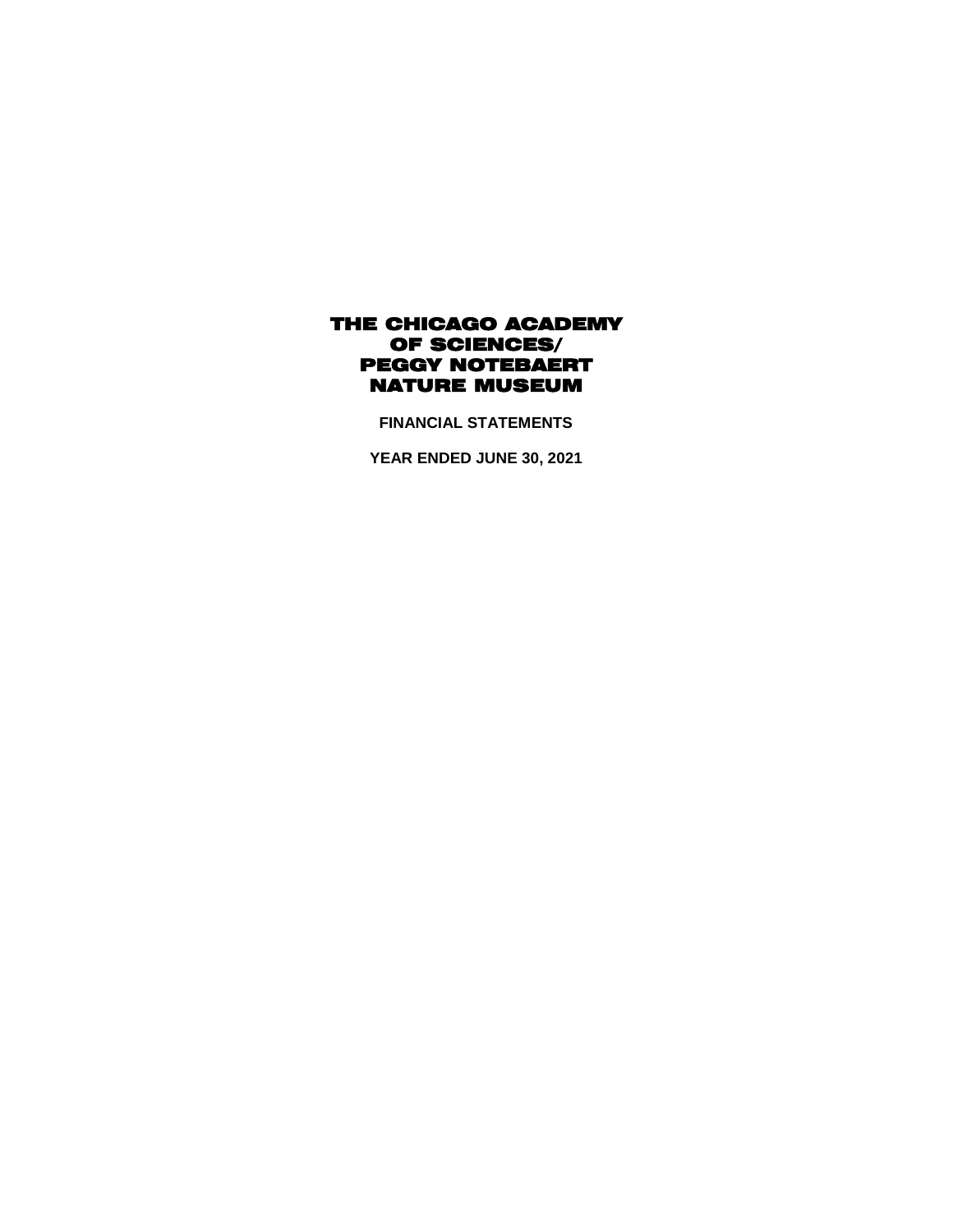**YEAR ENDED JUNE 30, 2021**

### **CONTENTS**

|                                  | Page    |
|----------------------------------|---------|
| Independent auditors' report     | $1 - 2$ |
| <b>Financial statements:</b>     |         |
| Statement of financial position  | $3-4$   |
| <b>Statement of activities</b>   | $5 - 6$ |
| Statement of functional expenses | 7       |
| Statement of cash flows          | $8-9$   |
| Notes to financial statements    | $10-34$ |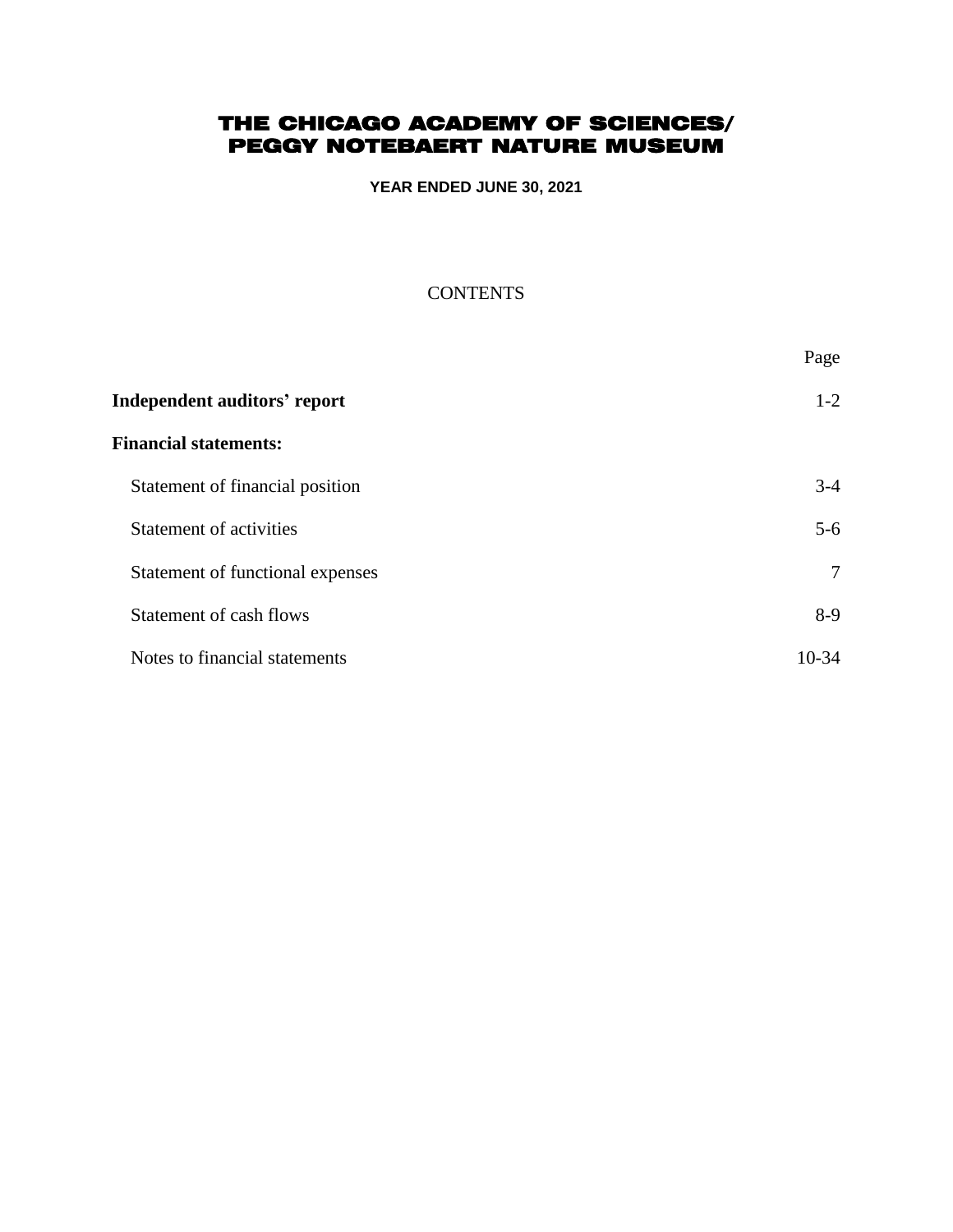

### **Independent Auditors' Report**

Board of Trustees The Chicago Academy of Sciences/ Peggy Notebaert Nature Museum

We have audited the accompanying financial statements of The Chicago Academy of Sciences/Peggy Notebaert Nature Museum (CAS/PNNM), which comprise the statement of financial position as of June 30, 2021, and the related statements of activities, functional expenses, and cash flows for the year then ended, and the related notes to the financial statements.

#### **Management's Responsibility for the Financial Statements**

Management is responsible for the preparation and fair presentation of these financial statements in accordance with accounting principles generally accepted in the United States of America; this includes the design, implementation, and maintenance of internal control relevant to the preparation and fair presentation of financial statements that are free from material misstatement, whether due to fraud or error.

#### **Auditors' Responsibility**

Our responsibility is to express an opinion on these financial statements based on our audit. We conducted our audit in accordance with auditing standards generally accepted in the United States of America. Those standards require that we plan and perform the audit to obtain reasonable assurance about whether the financial statements are free from material misstatement.

An audit involves performing procedures to obtain audit evidence about the amounts and disclosures in the financial statements. The procedures selected depend on the auditor's judgment, including the assessment of the risks of material misstatement of the financial statements, whether due to fraud or error. In making those risk assessments, the auditor considers internal control relevant to the entity's preparation and fair presentation of the financial statements in order to design audit procedures that are appropriate in the circumstances, but not for the purpose of expressing an opinion on the effectiveness of the entity's internal control. Accordingly, we express no such opinion. An audit also includes evaluating the appropriateness of accounting policies used and the reasonableness of significant accounting estimates made by management, as well as evaluating the overall presentation of the financial statements.

We believe that the audit evidence we have obtained is sufficient and appropriate to provide a basis for our audit opinion.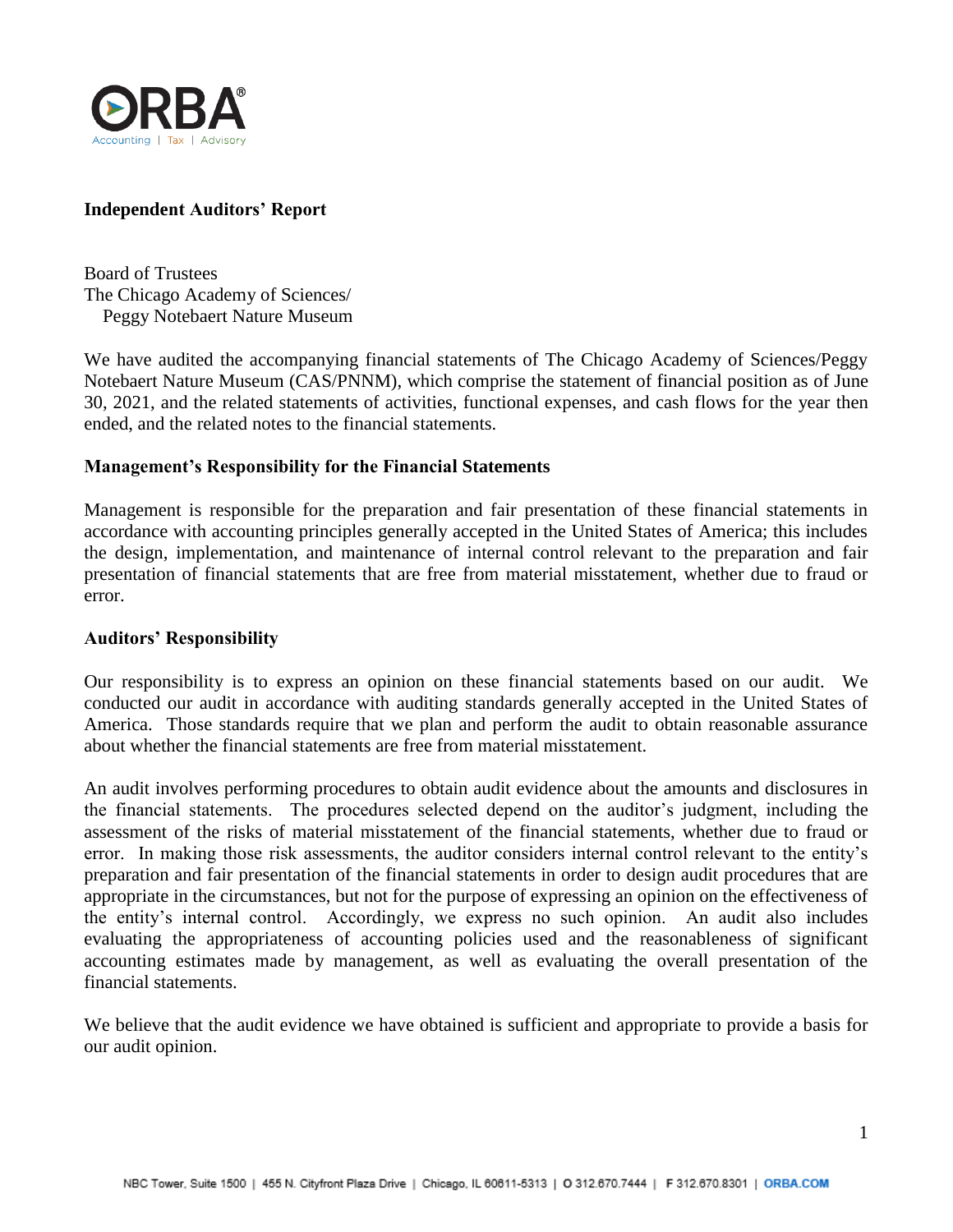### **Opinion**

In our opinion, the financial statements referred to above present fairly, in all material respects, the financial position of The Chicago Academy of Sciences/Peggy Notebaert Nature Museum as of June 30, 2021, and the changes in its net assets and its cash flows for the year then ended in accordance with accounting principles generally accepted in the United States of America.

### **Emphasis of Matter**

As discussed in Note 2 to the financial statements, CAS/PNNM has adopted ASU 2014-09, *Revenue from Contracts with Customers (Topic 606)*.Note 4 discloses the effects of the COVID-19 pandemic on the results of CAS/PNNM including the closure of its facility during the year ended June 30, 2021. Our opinion is not modified with respect to these matters.

Ostrow Reisin Berk & Cebrams, Ltd.

November 12, 2021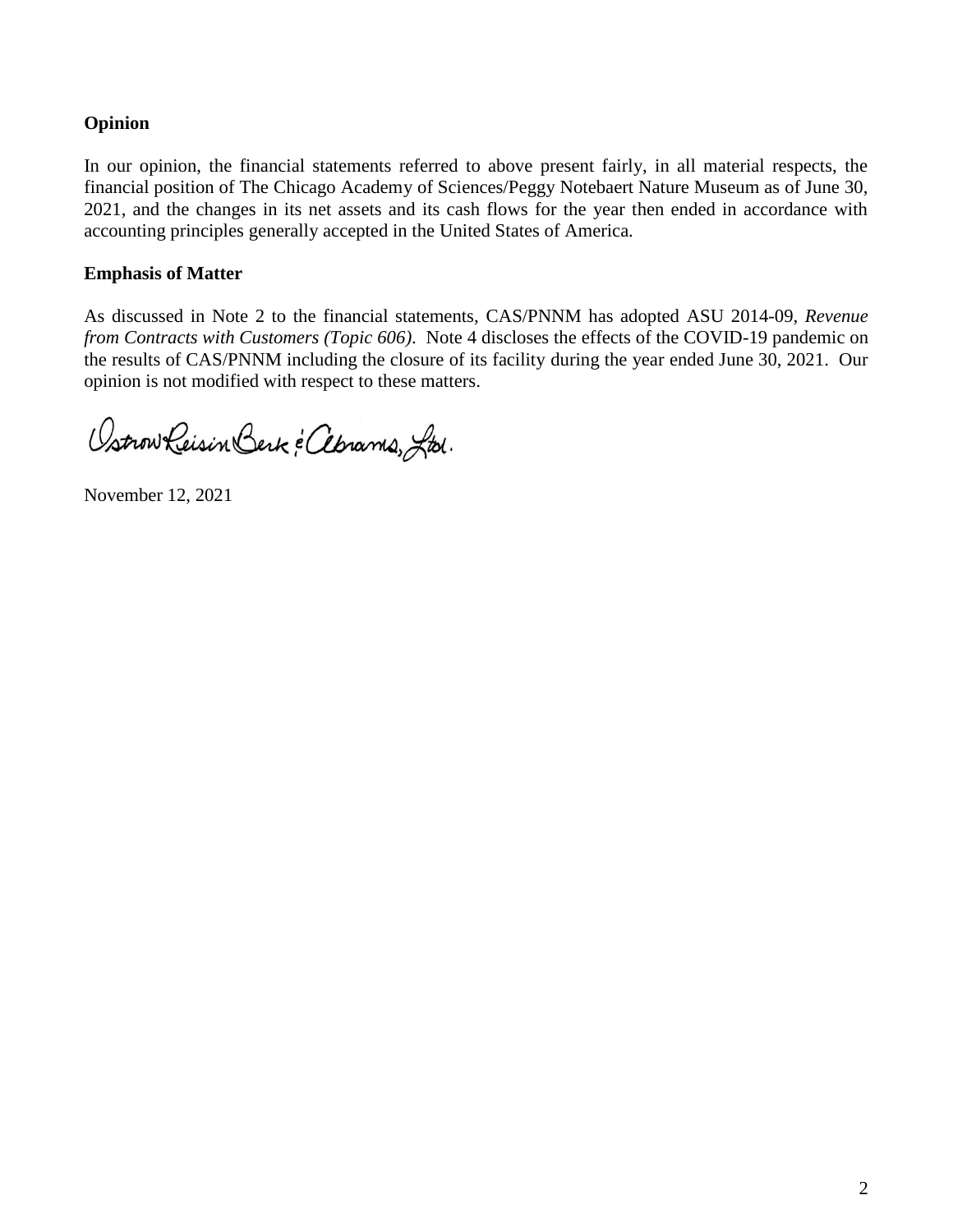**STATEMENT OF FINANCIAL POSITION**

### June 30, 2021

### ASSETS

| Cash                                              | \$<br>3,235,560  |
|---------------------------------------------------|------------------|
| Investments                                       | 497,511          |
| Receivable from Chicago Park District             | 1,470,000        |
| Accounts receivable                               | 89,011           |
| Grants and contributions receivable               | 884,657          |
| Prepaid expenses and other assets                 | 63,747           |
| Deposits                                          | 217,452          |
| Restricted cash - debt service reserve fund       | 1,037,670        |
| Investments restricted for endowment funds        | 684,478          |
| Beneficial interest in charitable remainder trust | 303,181          |
| Beneficial interest in perpetual trust            | 1,286,282        |
| Property, equipment and exhibits, net             | 9,341,025        |
|                                                   |                  |
| Total assets                                      | \$<br>19,110,574 |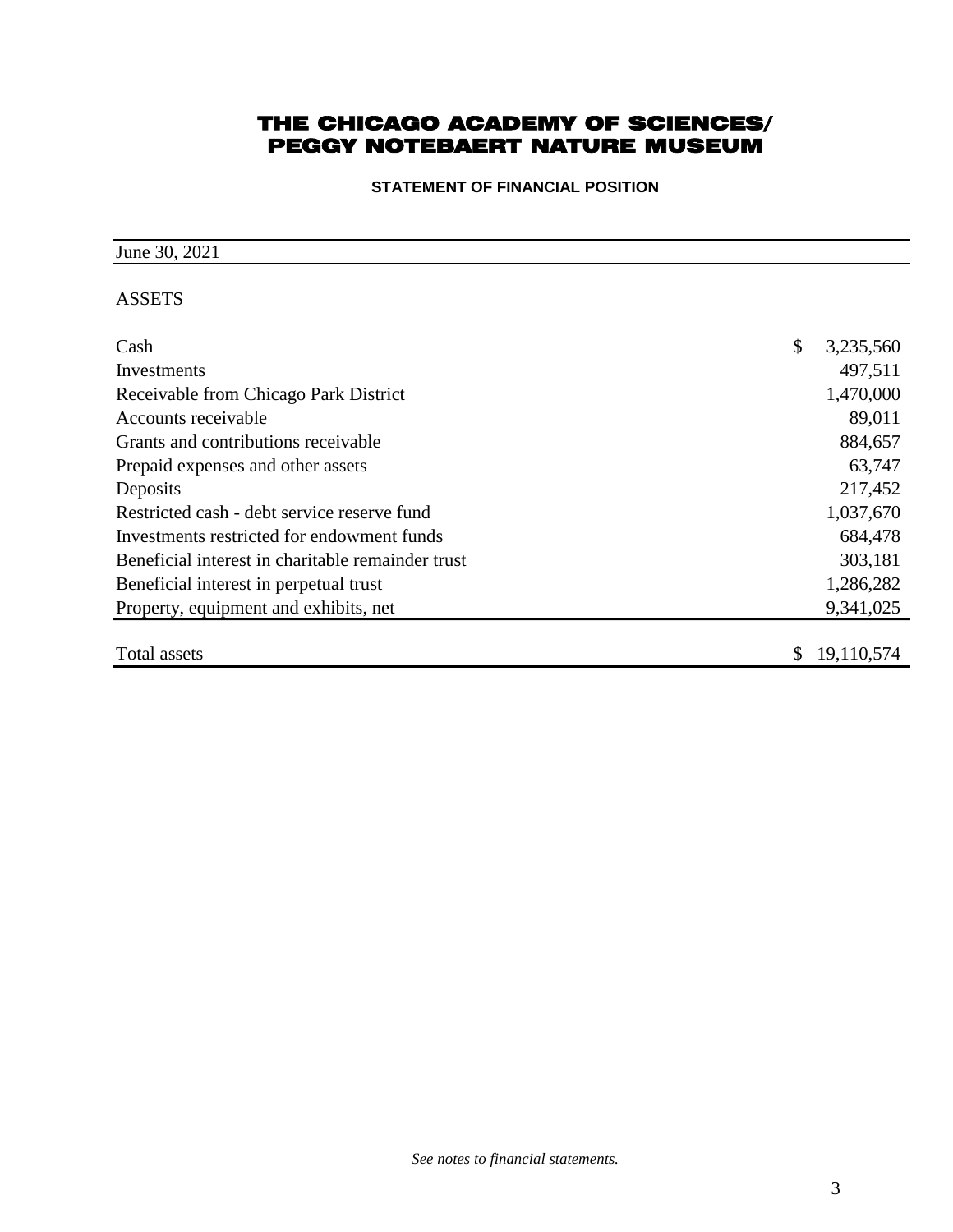**STATEMENT OF FINANCIAL POSITION (CONTINUED)**

| June 30, 2021                                |                 |
|----------------------------------------------|-----------------|
| <b>LIABILITIES AND NET ASSETS</b>            |                 |
| Liabilities:                                 |                 |
| Bonds payable, net of unamortized bond costs | \$<br>4,430,370 |
| Capital lease obligations                    | 70,328          |
| Note payable                                 | 638,467         |
| Accounts payable                             | 28,892          |
| Accrued expenses and other liabilities       | 293,813         |
| Deferred revenue                             | 106,361         |
| <b>Contract liabilities</b>                  | 75,979          |
| Defined benefit pension liability            | 371,227         |
|                                              |                 |
| <b>Total liabilities</b>                     | 6,015,437       |
| Net assets:                                  |                 |
| Without donor restrictions:                  |                 |
| Undesignated                                 | 9,332,790       |
| Board-designated                             | 706,090         |
|                                              |                 |
| Total net assets without donor restrictions  | 10,038,880      |
|                                              |                 |
| With donor restrictions:                     |                 |
| Purpose and time restricted                  | 1,251,498       |
| Permanently restricted                       | 1,804,759       |
|                                              |                 |
| Total net assets with donor restrictions     | 3,056,257       |
|                                              |                 |
| Total net assets                             | 13,095,137      |
| Total liabilities and net assets             | \$              |
|                                              | 19,110,574      |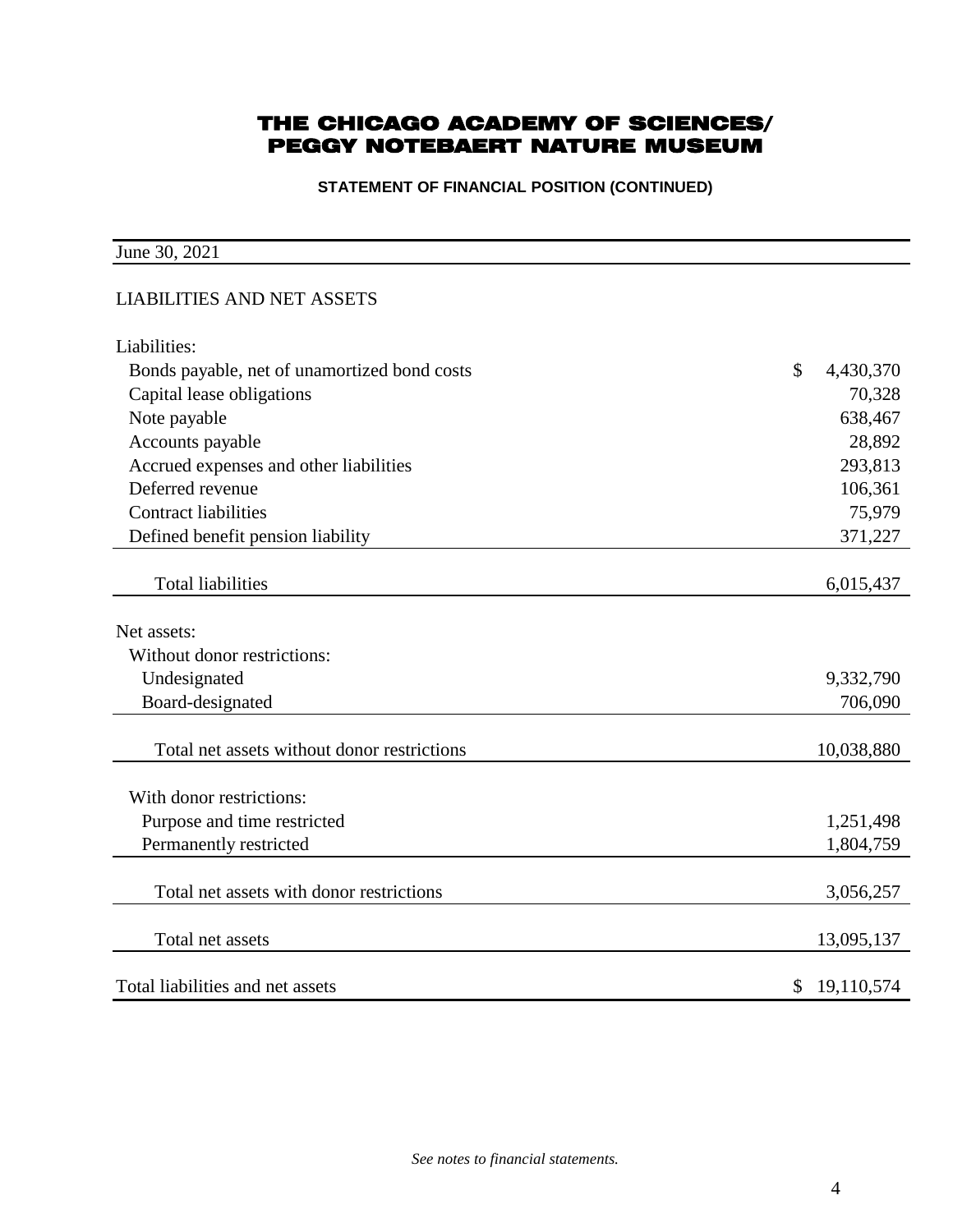#### **STATEMENT OF ACTIVITIES**

| Year ended June 30, 2021                         |               | Without      |              |              |               |           |
|--------------------------------------------------|---------------|--------------|--------------|--------------|---------------|-----------|
|                                                  | donor         |              |              | With donor   |               |           |
|                                                  |               | restrictions |              | restrictions |               | Total     |
|                                                  |               |              |              |              |               |           |
| Operating revenue, gains and other support:      |               |              |              |              |               |           |
| Chicago Park District property tax remittances   | $\mathcal{S}$ | 2,074,620    |              |              | $\mathcal{S}$ | 2,074,620 |
| Grants and contributions                         |               | 1,371,559    | $\mathbb{S}$ | 377,630      |               | 1,749,189 |
| Special events                                   |               | 1,482,107    |              |              |               | 1,482,107 |
| Contracts and program fees                       |               | 221,515      |              |              |               | 221,515   |
| Memberships                                      |               | 73,580       |              |              |               | 73,580    |
| Other income                                     |               | 31,332       |              |              |               | 31,332    |
| Net investment income                            |               | 41,246       |              | 454,252      |               | 495,498   |
| Net assets released from restrictions            |               | 320,333      |              | (320, 333)   |               |           |
|                                                  |               |              |              |              |               |           |
| Total operating revenue, gains and other support |               | 5,616,292    |              | 511,549      |               | 6,127,841 |
|                                                  |               |              |              |              |               |           |
| Expenses:                                        |               |              |              |              |               |           |
| Program services                                 |               | 3,447,519    |              |              |               | 3,447,519 |
| Management and general                           |               | 1,056,587    |              |              |               | 1,056,587 |
| Fundraising                                      |               | 490,593      |              |              |               | 490,593   |
|                                                  |               |              |              |              |               |           |
| Total expenses                                   |               | 4,994,699    |              |              |               | 4,994,699 |
|                                                  |               |              |              |              |               |           |
| Change in net assets from operations             |               | 621,593      |              | 511,549      |               | 1,133,142 |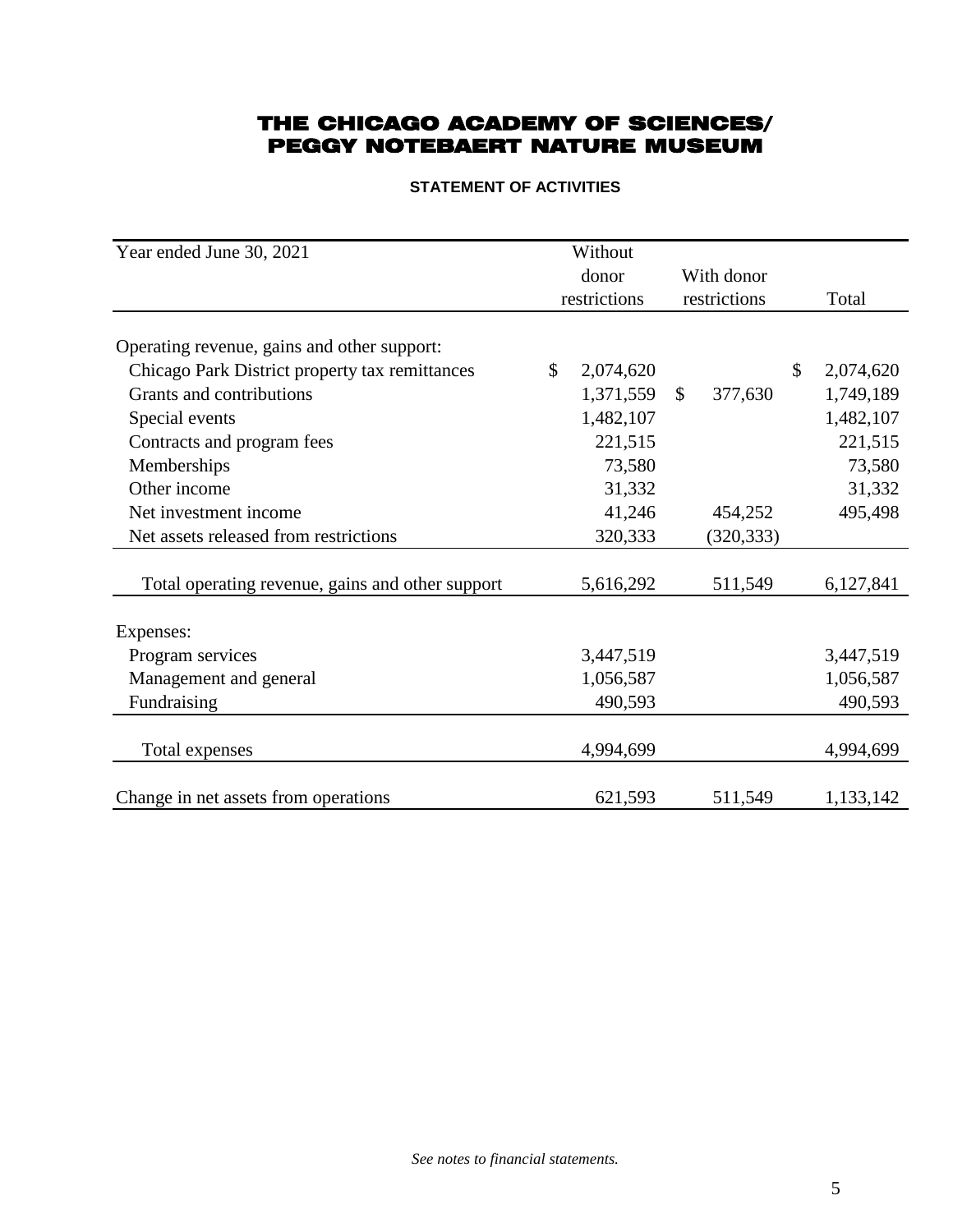### **STATEMENT OF ACTIVITIES (CONTINUED)**

| Year ended June 30, 2021                  |       | Without      |                 |               |            |
|-------------------------------------------|-------|--------------|-----------------|---------------|------------|
|                                           | donor |              | With donor      |               |            |
|                                           |       | restrictions | restrictions    |               | Total      |
|                                           |       |              |                 |               |            |
| Non-operating revenue:                    |       |              |                 |               |            |
| Forgiveness of debt - PPP loan            | \$    | 691,000      |                 | \$            | 691,000    |
| <b>Employee Retention Credit income</b>   |       | 581,998      |                 |               | 581,998    |
| Capital projects grants                   |       | 224,513      |                 |               | 224,513    |
| Defined benefit pension plan, net         |       | 311,803      |                 |               | 311,803    |
|                                           |       |              |                 |               |            |
| Total non-operating revenue               |       | 1,809,314    |                 |               | 1,809,314  |
|                                           |       |              |                 |               |            |
| Change in net assets                      |       | 2,430,907    | \$<br>511,549   |               | 2,942,456  |
|                                           |       |              |                 |               |            |
| Net assets:                               |       |              |                 |               |            |
| Beginning of year, as originally reported |       | 7,685,483    | 2,544,708       |               | 10,230,191 |
| Adjustment from adoption of ASU 2014-09   |       | (77,510)     |                 |               | (77,510)   |
|                                           |       |              |                 |               |            |
| Beginning of year, as restated            |       | 7,607,973    | 2,544,708       |               | 10,152,681 |
|                                           |       |              |                 |               |            |
| End of year                               | \$    | 10,038,880   | \$<br>3,056,257 | <sup>\$</sup> | 13,095,137 |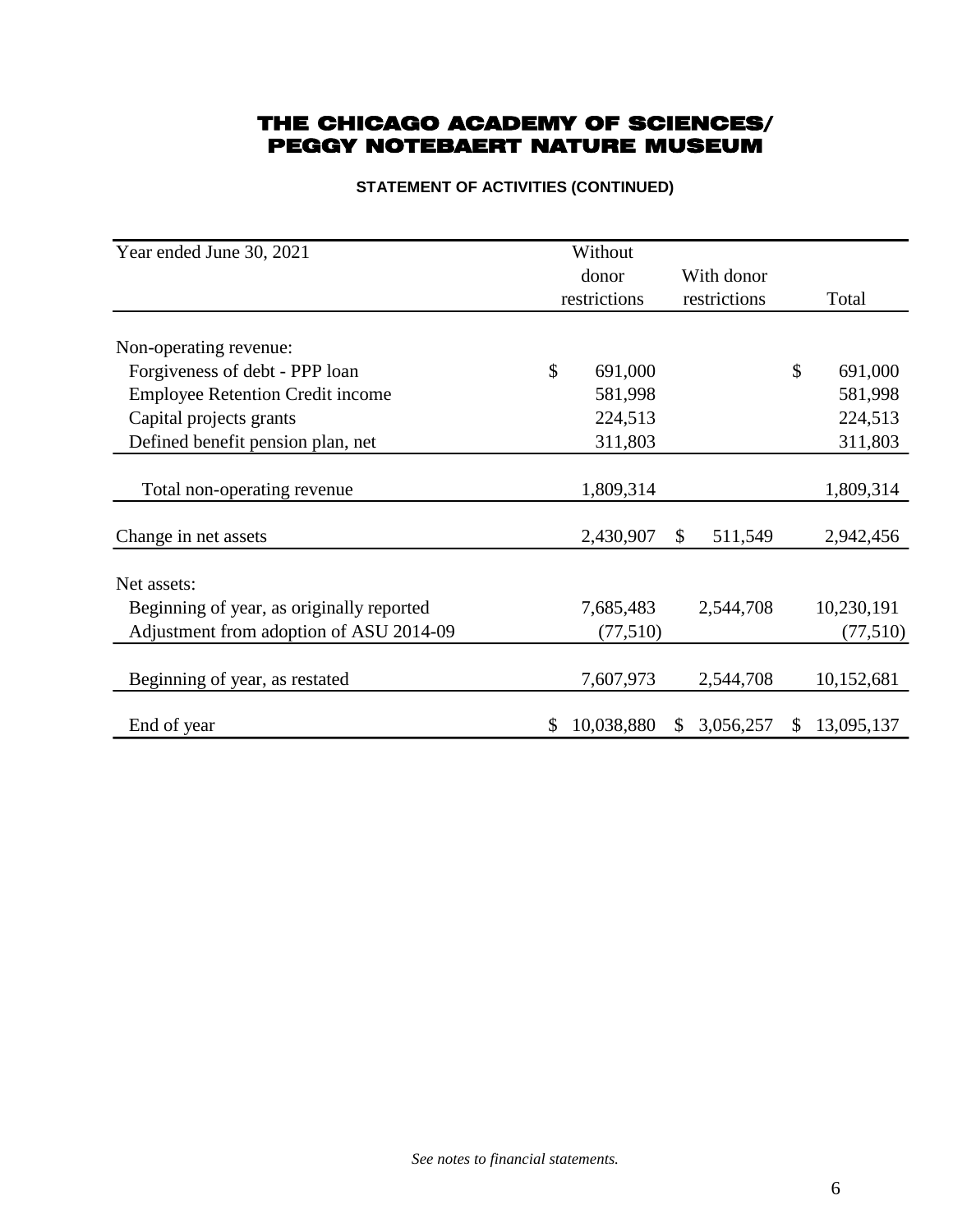### **STATEMENT OF FUNCTIONAL EXPENSES**

| Year ended June 30, 2021      |                 | <b>Program Services</b><br><b>Supporting Services</b> |                |               |           |               |             |    |             |              |           |
|-------------------------------|-----------------|-------------------------------------------------------|----------------|---------------|-----------|---------------|-------------|----|-------------|--------------|-----------|
|                               | Education,      |                                                       | Museum         |               |           |               |             |    |             |              |           |
|                               | exhibits        |                                                       | operations and |               |           |               | Management  |    |             |              | Total     |
|                               | and biology     |                                                       | guest services |               | Total     |               | and general |    | Fundraising |              | expenses  |
| Depreciation and amortization | \$<br>485,823   | \$                                                    | 16,949         | $\mathcal{S}$ | 502,772   | $\mathcal{S}$ | 17,864      | \$ | 1,176       | $\mathbb{S}$ | 521,812   |
| Exhibits                      | 27,388          |                                                       |                |               | 27,388    |               |             |    |             |              | 27,388    |
| Interest                      | 50,068          |                                                       | 1,747          |               | 51,815    |               | 1,841       |    | 121         |              | 53,777    |
| Occupancy                     | 281,990         |                                                       | 18,448         |               | 300,438   |               | 23,181      |    | 11,384      |              | 335,003   |
| Office and administrative     | 98,370          |                                                       | 22,695         |               | 121,065   |               | 68,487      |    | 18,362      |              | 207,914   |
| Outside services              | 152,283         |                                                       | 303,008        |               | 455,291   |               | 211,332     |    | 22,284      |              | 688,907   |
| Personnel                     | 1,599,942       |                                                       | 307,497        |               | 1,907,439 |               | 728,850     |    | 369,521     |              | 3,005,810 |
| Special events                |                 |                                                       |                |               |           |               |             |    | 67,272      |              | 67,272    |
| Supplies                      | 62,608          |                                                       | 18,703         |               | 81,311    |               | 5,032       |    | 473         |              | 86,816    |
| Total expenses                | \$<br>2,758,472 | \$                                                    | 689,047        | \$            | 3,447,519 | \$            | 1,056,587   | \$ | 490,593     | \$           | 4,994,699 |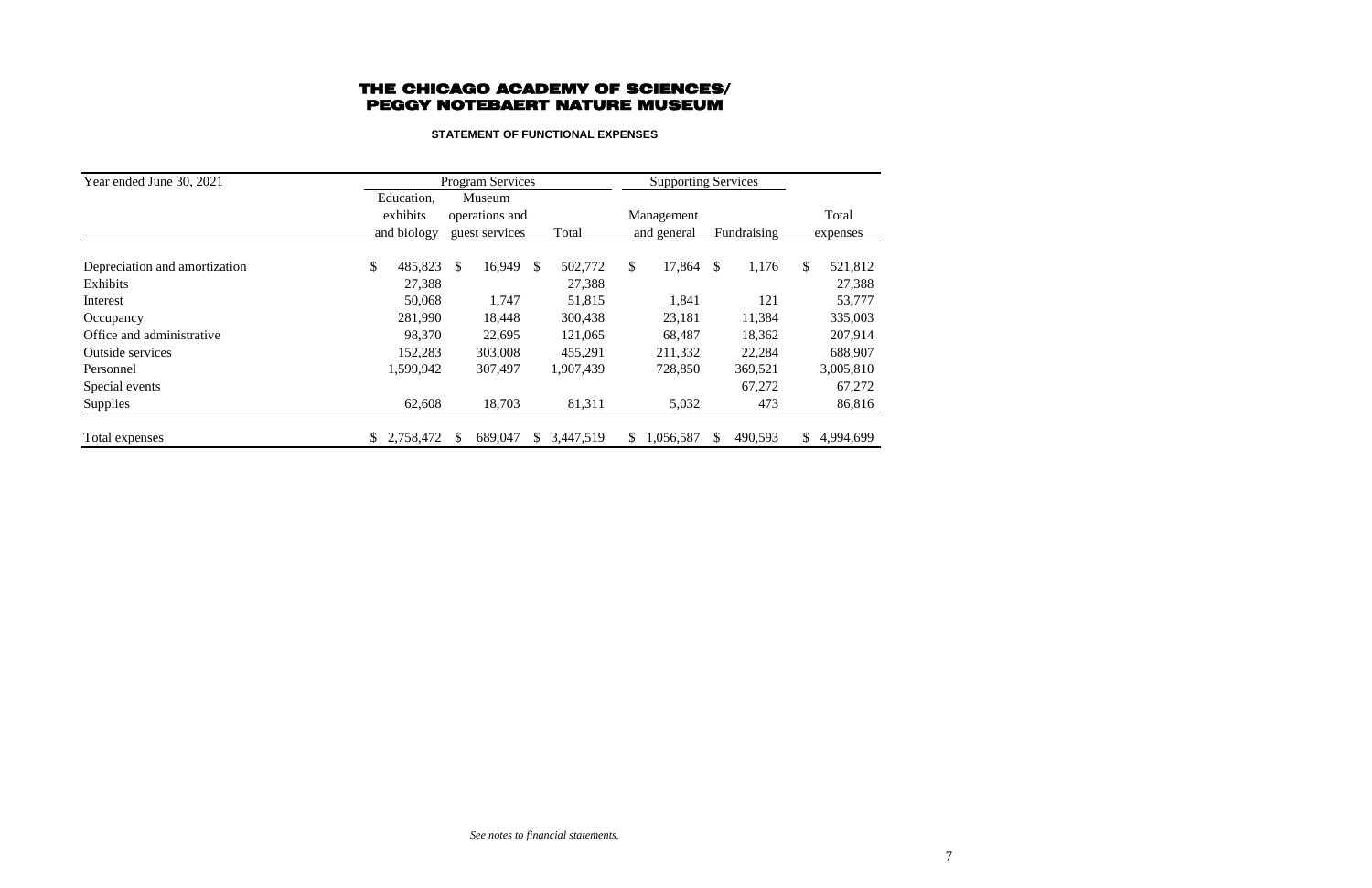**STATEMENT OF CASH FLOWS**

Year ended June 30, 2021

| Cash flows from operating activities:                     |                 |
|-----------------------------------------------------------|-----------------|
| Change in net assets                                      | \$<br>2,942,456 |
| Adjustments to reconcile change in net assets             |                 |
| to net cash provided by operating activities:             |                 |
| Depreciation and amortization                             | 521,812         |
| Amortization of bond costs                                | 10,001          |
| Net realized and unrealized gains on investments          | (103, 455)      |
| Change in value of beneficial interest in charitable      |                 |
| remainder trust                                           | (43,111)        |
| Change in value of beneficial interest in perpetual trust | (285, 270)      |
| Forgiveness of debt - PPP loan                            | (691,000)       |
| Loss on disposal of property, equipment and exhibits      | 4,961           |
| (Increase) decrease in operating assets:                  |                 |
| Receivable from Chicago Park District                     | (510,000)       |
| Accounts receivable                                       | (46, 554)       |
| Grants and contributions receivable                       | (633,519)       |
| Prepaid expenses and other assets                         | 23,733          |
| Deposits                                                  | (217, 452)      |
| Decrease in operating liabilities:                        |                 |
| Accounts payable                                          | (7,043)         |
| Accrued expenses and other liabilities                    | (77, 215)       |
| Deferred revenue                                          | (35, 158)       |
| <b>Contract liabilities</b>                               | (6,130)         |
| Defined benefit pension liability                         | (325, 853)      |
| Net cash provided by operating activities                 | 521,203         |
|                                                           |                 |
| Cash flows from investing activities:                     |                 |
| Purchase of investments                                   | (351, 408)      |
| Proceeds from sale of investments                         | 353,444         |
| Acquisitions of property, equipment and exhibits          | (60, 642)       |
| Net cash used in investing activities                     | (58,606)        |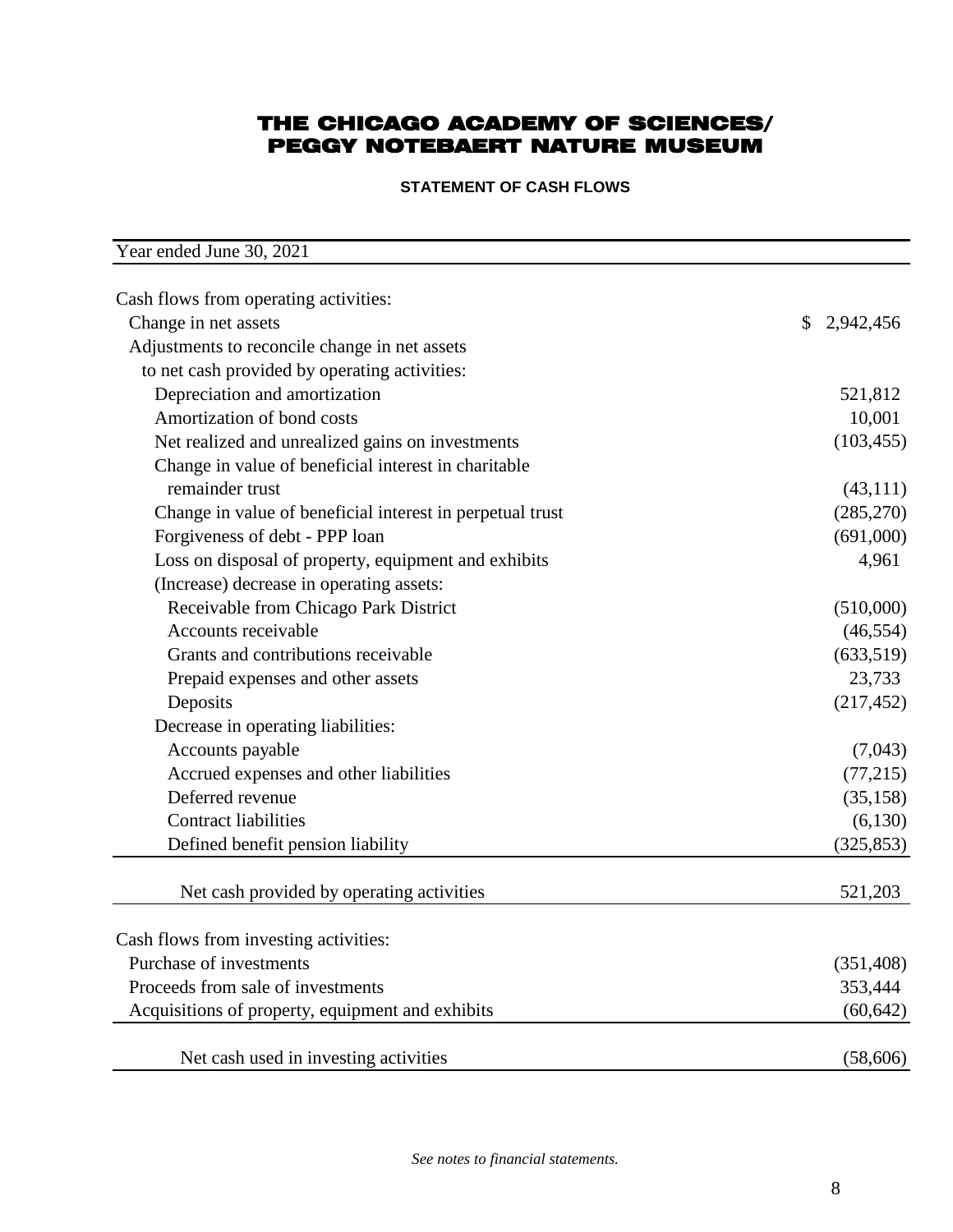**STATEMENT OF CASH FLOWS (CONTINUED)**

| Year ended June 30, 2021                                                                                                 |                |                        |
|--------------------------------------------------------------------------------------------------------------------------|----------------|------------------------|
| Cash flows from financing activities:<br>Proceeds from note payable<br>Principal payments on capital lease obligations   | $\mathcal{S}$  | 638,467<br>(21, 720)   |
| Net cash provided by financing activities                                                                                |                | 616,747                |
| Net change in cash and restricted cash                                                                                   |                | 1,079,344              |
| Cash and restricted cash:<br>Beginning of year                                                                           |                | 3,193,886              |
| End of year                                                                                                              | $\mathbb{S}^-$ | 4,273,230              |
| Supplemental disclosure of cash flow information:<br>Interest paid                                                       | \$             | 56,023                 |
| Reconciliation of cash and restricted cash within the statement<br>of financial position to the statement of cash flows: |                |                        |
| Cash<br>Restricted cash - debt service reserve fund                                                                      | $\mathbb{S}$   | 3,235,560<br>1,037,670 |
| Total cash and restricted cash                                                                                           | \$             | 4,273,230              |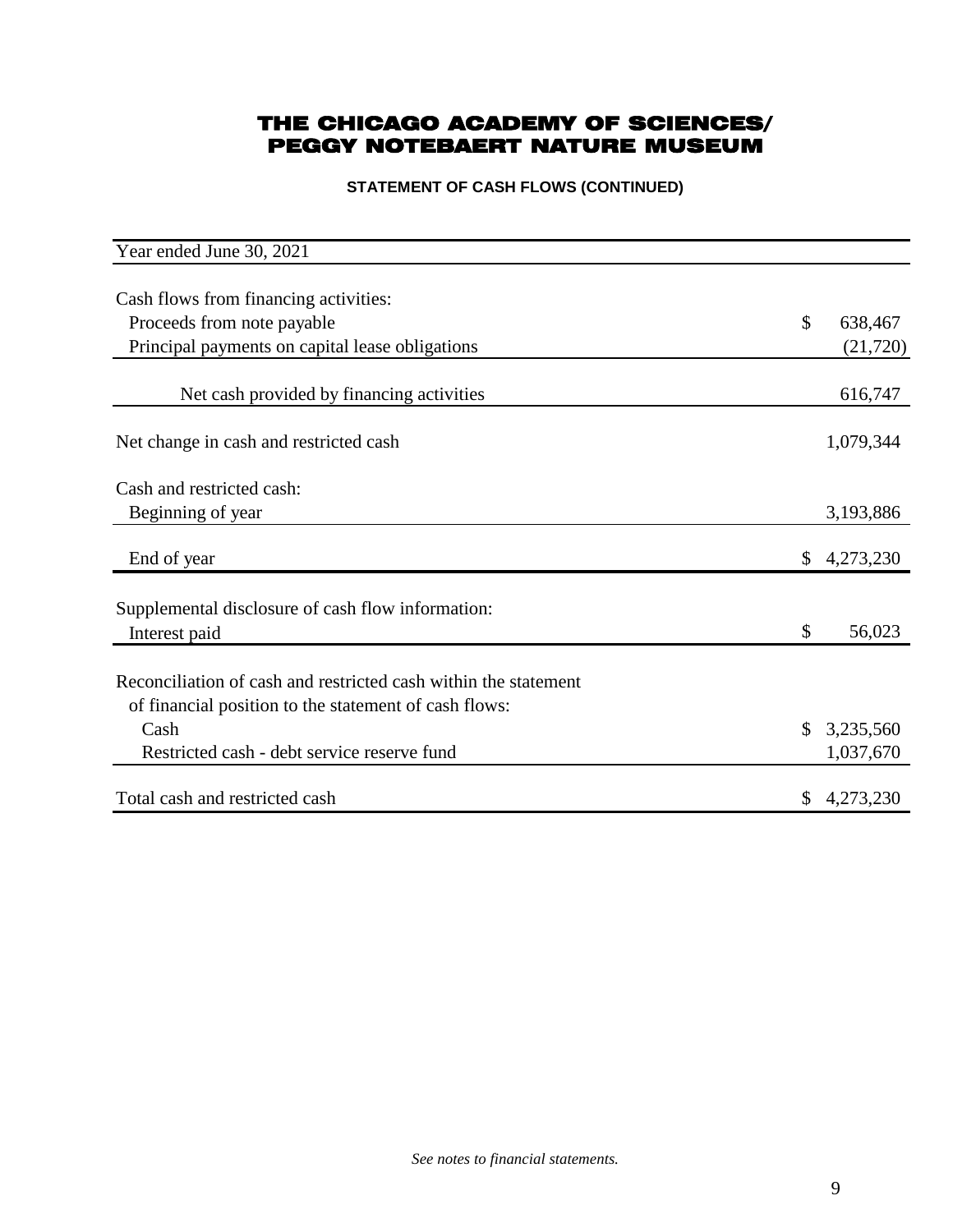#### **NOTES TO FINANCIAL STATEMENTS**

## **1. Nature of activities**

The Chicago Academy of Sciences/Peggy Notebaert Nature Museum (CAS/PNNM) is Chicago's oldest museum, founded in 1857 by a group of local natural history enthusiasts. CAS/PNNM's mission is to create a positive relationship between people and nature through collaborations, education, research and collections, exhibits and public forums that fosters urban connections to the region's nature and science. Operating support is primarily derived from grants and contributions, support from the Chicago Park District and fee-based programs.

## **2. Summary of significant accounting policies**

The significant accounting policies of CAS/PNNM are summarized below:

### **Basis of accounting:**

CAS/PNNM's financial statements are prepared in accordance with accounting principles generally accepted in the United States of America.

### **Adoption of new accounting standards:**

Effective July 1, 2020, CAS/PNNM adopted ASU 2014-09, *Revenue from Contracts with Customers (Topic 606)*. This guidance requires that CAS/PNNM recognize revenue to depict the transfer of promised goods and services to customers in an amount that reflects the consideration to which CAS/PNNM expects to be entitled in exchange for those goods or services. The guidance uses a principles-based approach for determining revenue recognition, eliminates the transaction and industry-specific guidance, and establishes a five-step approach for the recognition of revenue. CAS/PNNM implemented this standard during the year ended June 30, 2021 using the modified retrospective method.

Effective July 1, 2020, CAS/PNNM adopted ASU 2019-03, *Updating the Definition of Collections (Topic 958).* This guidance requires that CAS/PNNM disclose the use of proceeds from sales of collections and whether the proceeds can be used for the acquisition of new collection items, the direct care of existing collections, or both.

### **Intermediate measure of operations:**

CAS/PNNM classifies all recurring museum revenues, gains and other support and expenses as operating activities except for non-operating items, which include contributions for capital projects, changes in the defined benefit pension plan asset or liability, forgiveness of debt income and Employee Retention Credit income.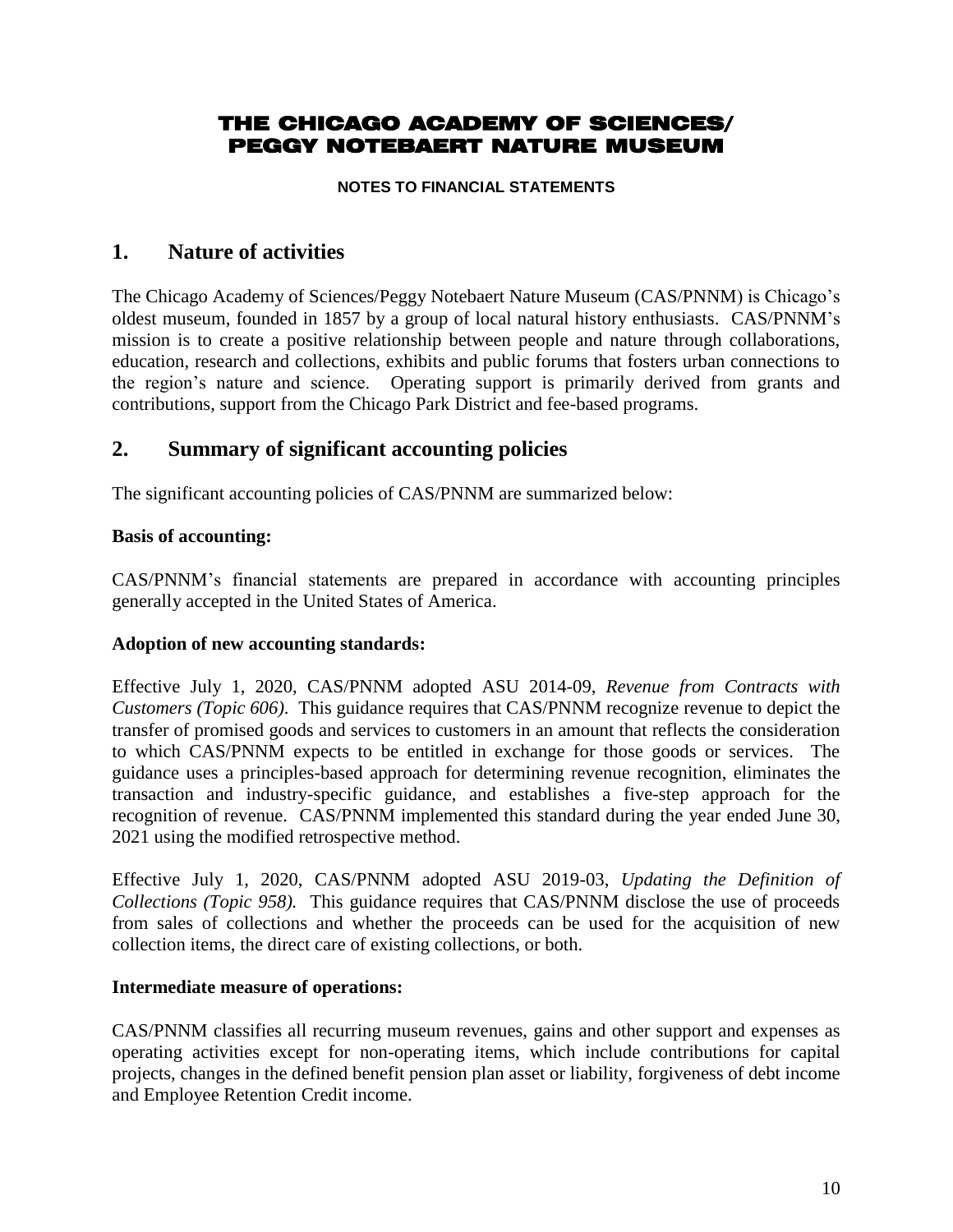**NOTES TO FINANCIAL STATEMENTS (CONTINUED)**

## **2. Summary of significant accounting policies (continued)**

#### **Basis of presentation:**

CAS/PNNM reports information regarding its financial position and activities in two classes of net assets: net assets without donor restrictions and net assets with donor restrictions.

**Net assets without donor restrictions** – Net assets without donor restrictions are available to finance the general operations of CAS/PNNM. The only limits on the use of net assets without donor restrictions are the broad limits resulting from the nature of CAS/PNNM, the environment in which it operates and the purposes specified in its Articles of Incorporation, Constitution and By-Laws. Voluntary resolutions by the Board of Trustees to designate a portion of CAS/PNNM's net assets without donor restrictions for specified purposes do not result in restricted funds. Since designations are voluntary and may be reversed by the Board of Trustees at any time, designated net assets are included under the caption "net assets without donor restrictions." Board-designated net assets include assets over which the Board of Trustees retains control and may, at their discretion, subsequently be used for other purposes. The Board of Trustees has designated net assets without donor restrictions of \$706,090 at June 30, 2021 for operations or capital projects to be approved by the Board of Trustees.

**Net assets with donor restrictions** – Net assets with donor restrictions result (a) from contributions and other inflows of assets, the use of which by CAS/PNNM is limited by donor-imposed stipulations that either expire by passage of time or can be fulfilled and removed by action of CAS/PNNM pursuant to those stipulations, (b) from contributions and other inflows of assets with donor-imposed stipulations that the contributed resources be maintained permanently but permit CAS/PNNM to utilize or expend part or all of the income or other economic benefits derived from the donated assets and (c) from other asset enhancements and diminishments subject to the same kinds of stipulations.

### **Investments:**

Investments are carried at fair value. Realized and unrealized investment gains and losses and other investment income less external investment expenses are reflected in the statement of activities as net investment income.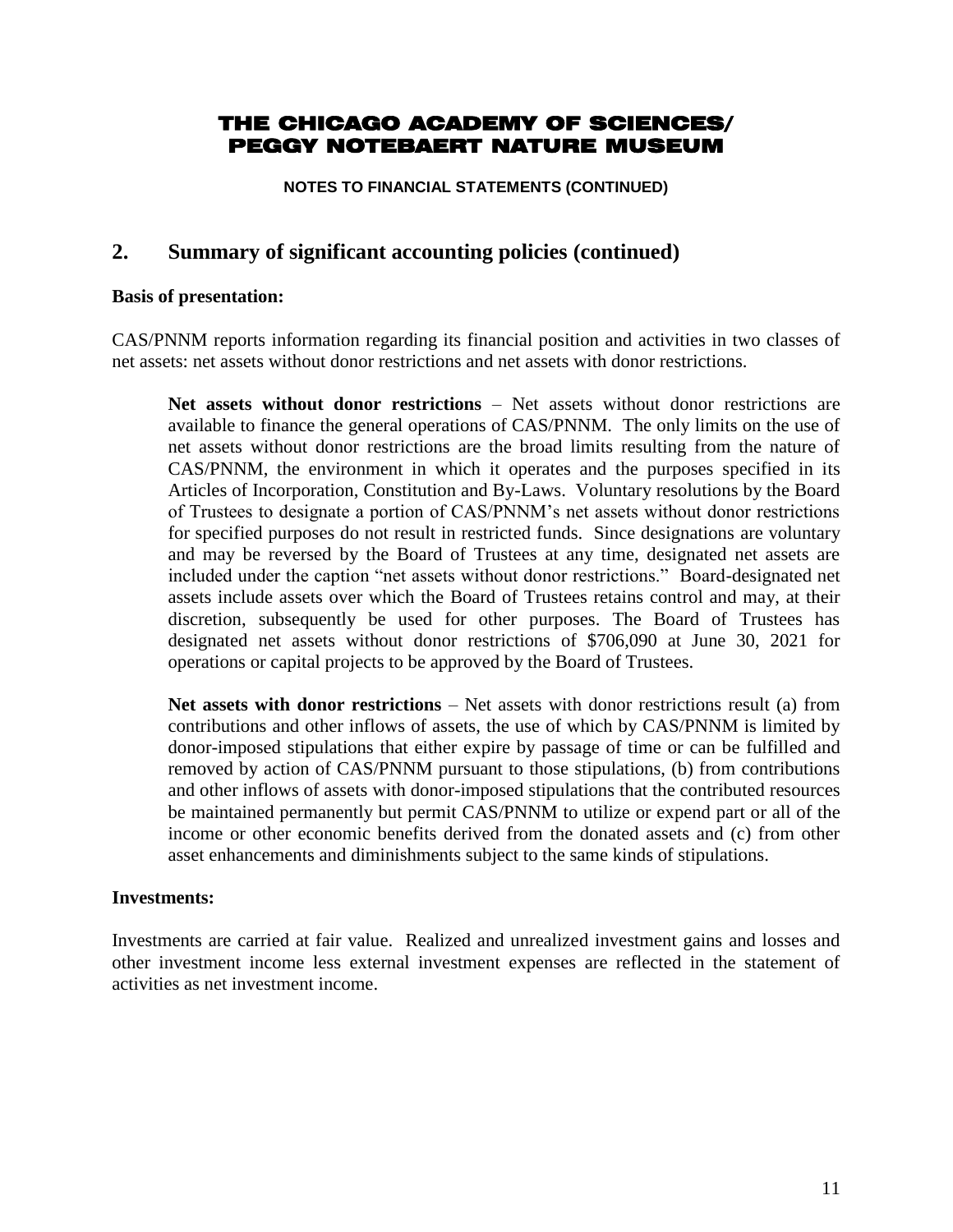**NOTES TO FINANCIAL STATEMENTS (CONTINUED)**

## **2. Summary of significant accounting policies (continued)**

### **Receivable from Chicago Park District:**

CAS/PNNM receives support from property taxes that are collected by the Chicago Park District. CAS/PNNM also receives support from the Chicago Park District replacement tax levy assessed on capital stock and business income. These tax revenues are recognized on the accrual basis as earned (when levied by the City of Chicago) and a corresponding receivable is included in the statement of financial position. Management expects this receivable to be collected within the next year.

### **Grants and contributions receivable:**

Unconditional promises to give that are expected to be collected within one year are recorded at net realizable value. Unconditional promises to give that are expected to be collected in future years are recorded at the present value of their estimated future cash flows. Total unconditional promises to give at June 30, 2021 are due within one year. Conditional promises to give are not included in revenue until the conditions are substantially met. CAS/PNNM provides an allowance for estimated uncollectible grants and contributions, as needed, based upon management's judgment including such factors as prior collection history, specific donor circumstances and general economic conditions. As of June 30, 2021, management has determined that all amounts are fully collectible and no allowance for doubtful accounts is necessary.

### **Bond costs:**

Costs incurred for bond financing are capitalized and amortized over the life of the bonds payable. Unamortized bond costs are reported on the statement of financial position as a direct deduction from the face amount of the bonds payable. CAS/PNNM reflects amortization of bond costs as interest expense.

### **Financial instruments:**

CAS/PNNM carries its financial instruments including investments, beneficial interest in charitable remainder trust, and beneficial interest in perpetual trust at fair value. Changes in the fair value of the beneficial interest in charitable remainder trust are recognized as gains and losses in net assets with donor restrictions. In accordance with the terms of the charitable perpetual trust agreement, the trustee makes annual distributions of trust income which are recognized as income without donor restrictions.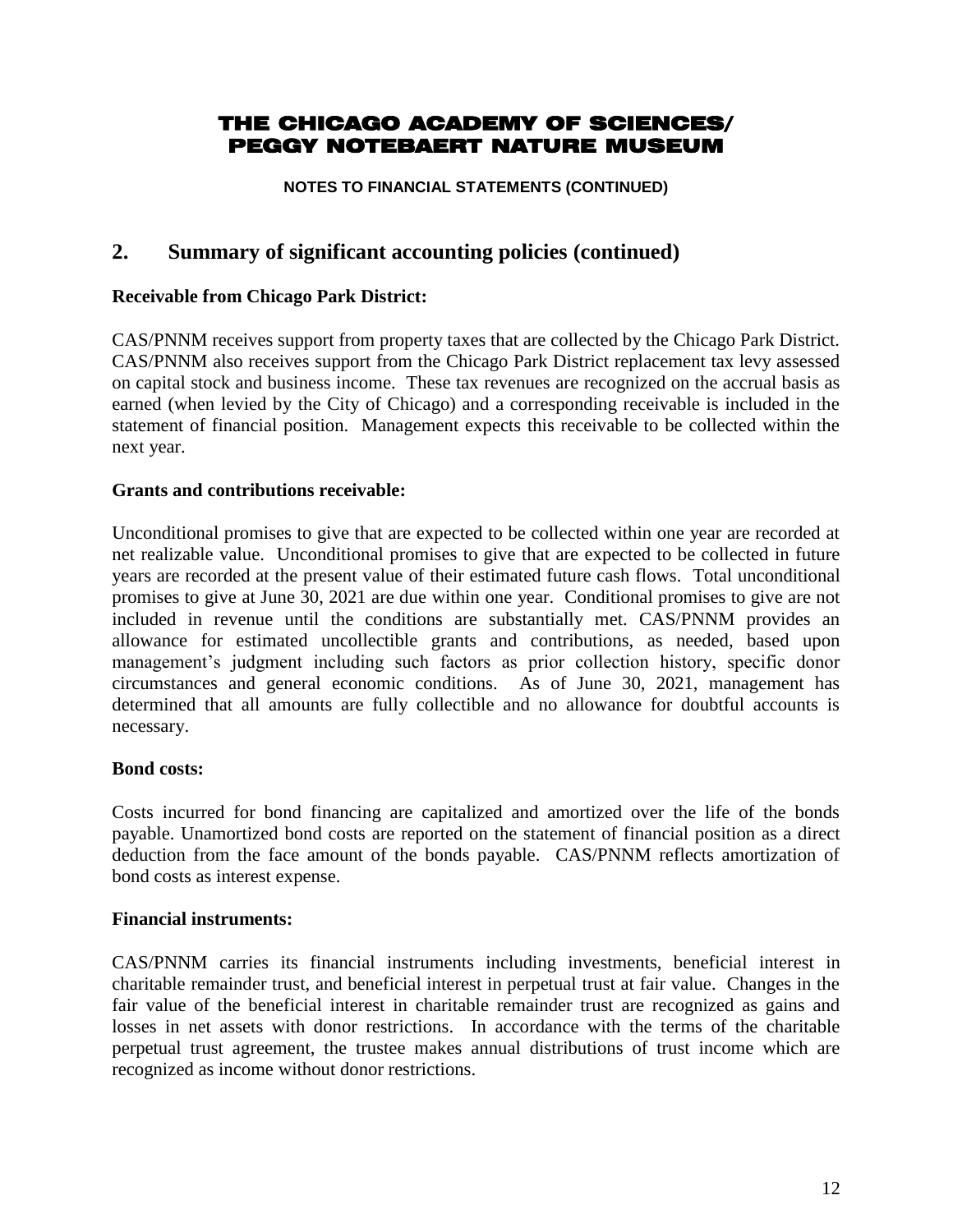**NOTES TO FINANCIAL STATEMENTS (CONTINUED)**

# **2. Summary of significant accounting policies (continued)**

### **Property, equipment and exhibits:**

Property, equipment and exhibits are reported at cost and are depreciated on a straight-line basis over their estimated useful lives, which range between 3 and 40 years. Maintenance and repair costs are charged to expense as incurred and betterments are capitalized. The land on which CAS/PNNM is situated is owned by the Chicago Park District. The sole and permanent right to the use and occupancy of the land, including any future improvements, was vested at no cost to CAS/PNNM as long as CAS/PNNM uses the property for the purpose for which it was founded.

Management reviews the carrying values of property, equipment and exhibits for impairment whenever events or circumstances indicate that the carrying value of an asset may not be recoverable from the estimated future cash flows expected to result from its use and eventual disposition. When considered impaired, an impairment loss is recognized to the extent the carrying value exceeds the fair value of the asset. There were no indicators of asset impairment during the year ended June 30, 2021.

### **Collections:**

CAS/PNNM holds a collection of natural history items for education, research, and public exhibition (the Collection). Additions to the Collection are made primarily through field collection and donations or gifts and bequests. CAS/PNNM's collections are not recognized or capitalized.

CAS/PNNM manages the Collection in accordance with a formal policy adopted by CAS/PNNM. Under this policy, proceeds from sales, if any, can only be used for the preservation and direct care of the permanent collections or for new acquisitions. There were no sales during the year ended June 30, 2021. Direct care is defined as any activity that involves the protection and preservation of the Collection.

### **Grants and contributions:**

Grants and contributions received are recorded with donor restrictions or without donor restrictions depending on the existence and/or nature of any donor restrictions.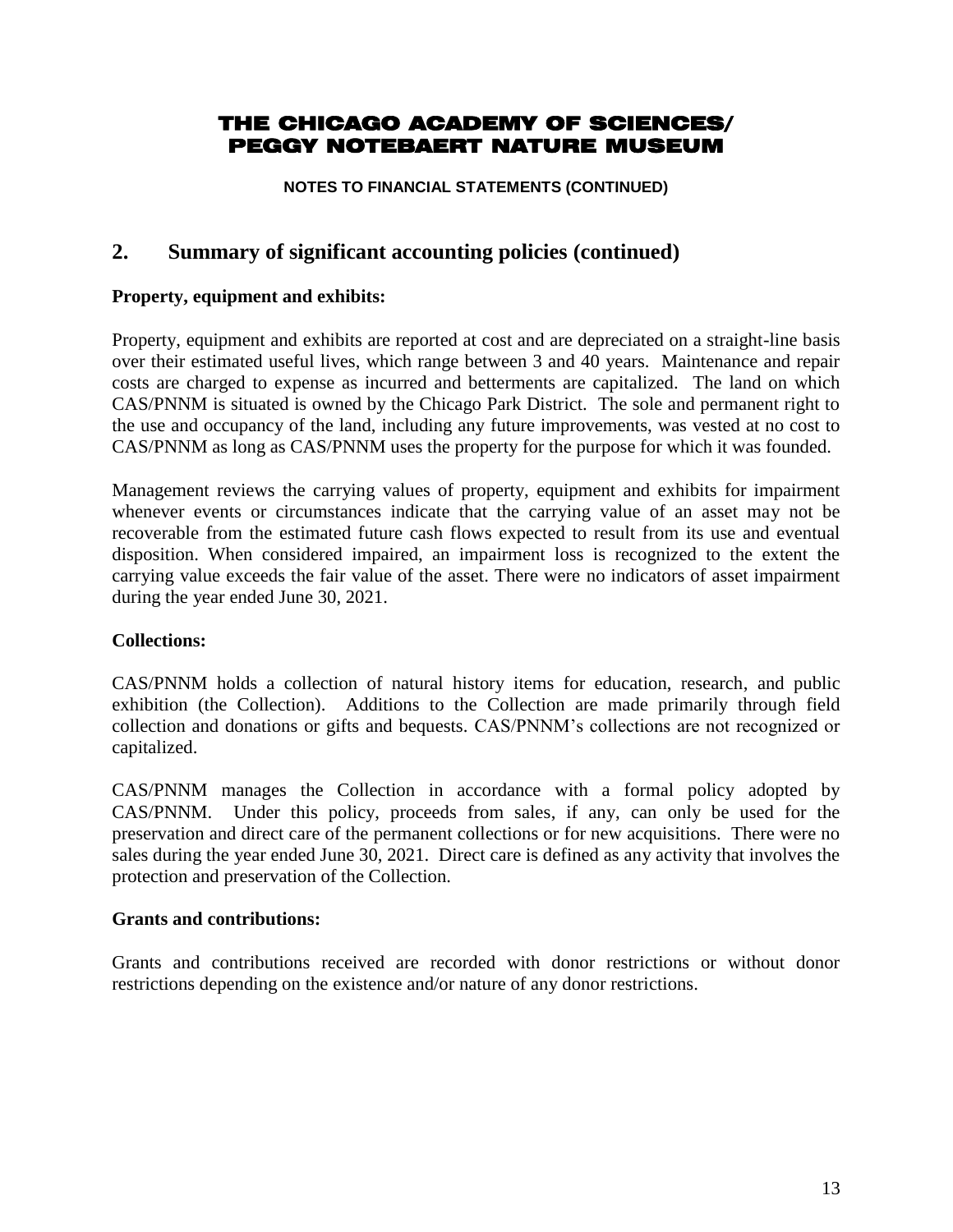**NOTES TO FINANCIAL STATEMENTS (CONTINUED)**

# **2. Summary of significant accounting policies (continued)**

### **Grants and contributions: (continued)**

Support with donor restrictions is reported as an increase in net assets with donor restrictions depending on the nature of the restriction. When a restriction expires (that is, when a stipulated time restriction ends or purpose restriction is accomplished), net assets with donor restrictions are reclassified to net assets without donor restrictions and reported in the statement of activities as net assets released from restrictions. CAS/PNNM reports grants and contributions with donor restrictions for which restrictions are met in the same reporting period as received as grants and contribution income without donor restrictions.

### **Private event income:**

Facility rental fees for private events are recognized when the private event occurs.

Facility rental fees received in advance of the private event are deferred. Private event income of \$19,170 was recognized during the year ended June 30, 2021 and is included in other income on the statement of activities.

### **Contributed goods and services:**

CAS/PNNM recognizes as revenue the fair value of contributed (donated) goods and services if such services a) create or enhance nonfinancial assets or b) require specialized skills that are provided by individuals possessing those skills and would typically need to be purchased if not contributed. Contributed goods and services are recognized at their estimated fair value at the date of the gift.

During the year ended June 30, 2021, \$89,431 was recorded as grants and contribution revenue and expense for contributed professional services. The expense is included in outside services and allocated as management and general on the statement of functional expenses.

Volunteers have donated their time to CAS/PNNM's programs and supporting services, but no amounts have been recorded during the year ended June 30, 2021 because the services do not meet the criteria for recognition under generally accepted accounting principles.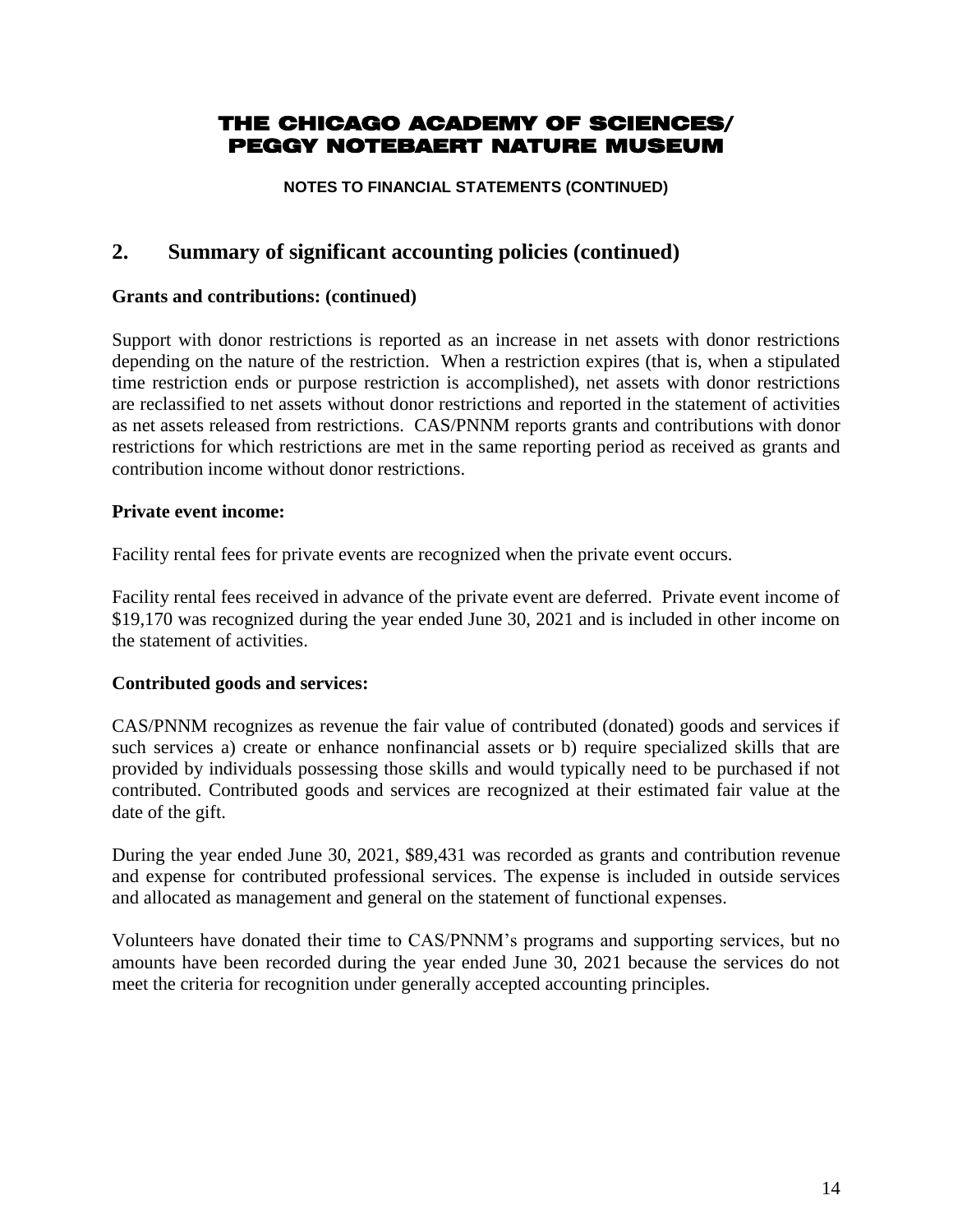**NOTES TO FINANCIAL STATEMENTS (CONTINUED)**

## **2. Summary of significant accounting policies (continued)**

### **Functional expenses:**

The costs of providing various programs and related supporting services have been summarized on a functional basis in the statement of activities. The statement of functional expenses presents the natural classification of expenses by function. Accordingly, certain costs have been allocated among the programs and supporting services benefited. Therefore, expenses require allocation on a reasonable basis that is consistently applied. Expenses directly identifiable with a functional area are charged to that area. Personnel expenses are allocated on the basis of estimates of time and effort. Depreciation and amortization and interest are allocated based on square footage utilized for program and supporting services. Insurance and information technology expenses are allocated based on employee headcount. All other expenses are reported using the direct allocation method.

### **Taxes:**

CAS/PNNM, an Illinois nonprofit corporation, is exempt from income taxes under Section 501(c)(3) of the Internal Revenue Code (the Code) and applicable state law, except for taxes pertaining to unrelated business income, if any. In addition, CAS/PNNM qualifies for the charitable contribution deduction under Section  $170(b)(1)(A)$  and has been classified as an organization other than a private foundation under Section 509(a)(2) of the Code.

Management has determined that CAS/PNNM was not required to record a liability related to uncertain tax positions as of June 30, 2021.

### **Use of estimates:**

The preparation of financial statements in accordance with generally accepted accounting principles requires management to make estimates and assumptions that affect certain reported amounts and disclosures in the financial statements. Accordingly, actual results could differ from those estimates.

#### **Subsequent events:**

Management of CAS/PNNM has reviewed and evaluated subsequent events through November 12, 2021, the date the financial statements were available to be issued.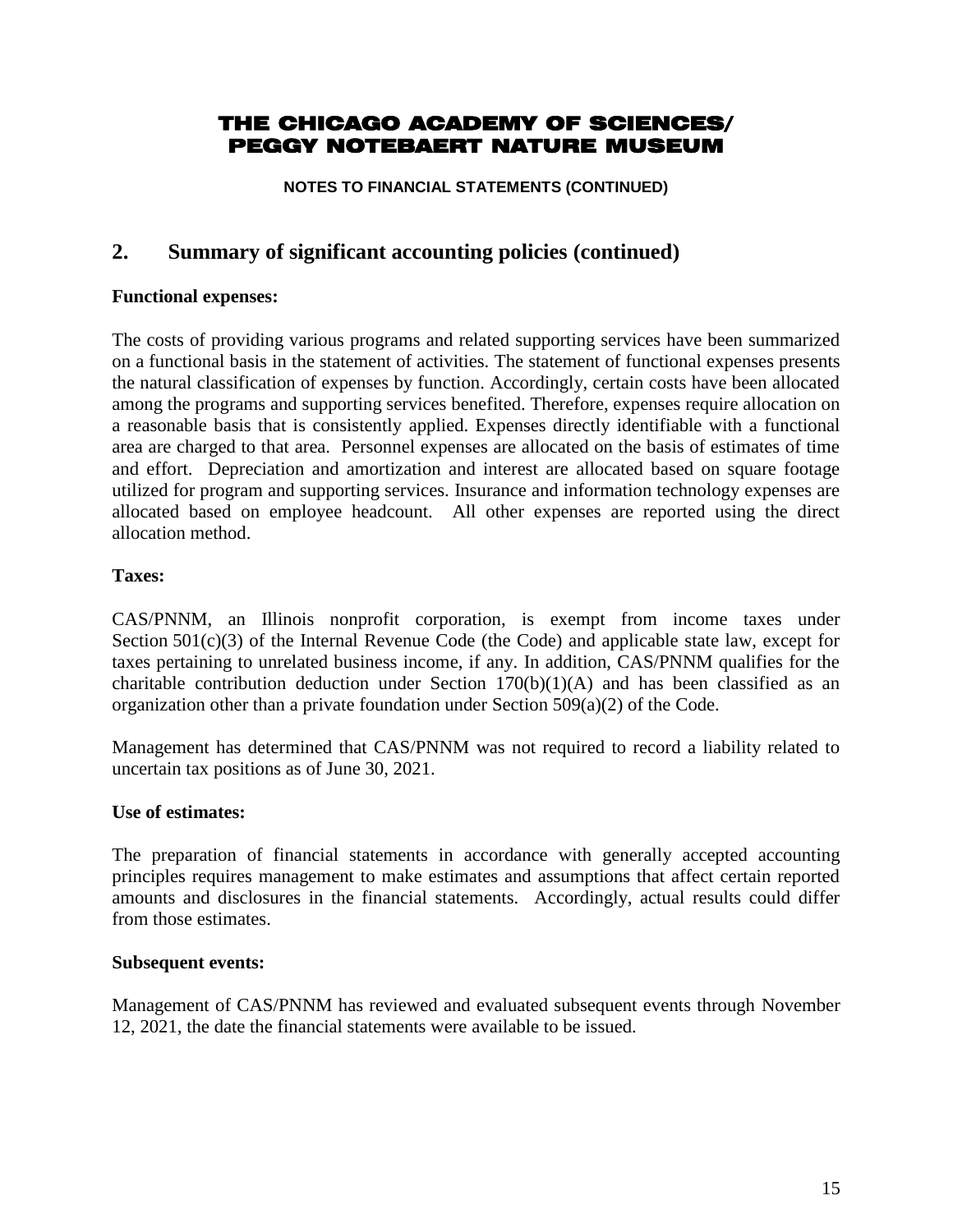**NOTES TO FINANCIAL STATEMENTS (CONTINUED)**

### **3. Revenue from contracts with customers**

CAS/PNNM has adopted the revenue recognition guidance under Topic 606 using the modified retrospective approach, which applies to contracts that have remaining obligations as of July 1, 2020 and new contracts entered into subsequent to July 1, 2020. Under the modified retrospective method, the cumulative effect of the application of Topic 606 is shown as an adjustment to beginning net assets as of the date of application. The adoption of Topic 606 resulted in an adjustment to beginning net assets of \$77,510.

CAS/PNNM recognizes revenue upon delivery of goods or services in an amount that reflects the consideration CAS/PNNM expects to receive in exchange for those goods or services.

CAS/PNNM's revenue streams that fall under this guidance are derived primarily from contracts and program fees, memberships, admissions, and gift shop sales.

Contracts and program fees revenue is primarily for various conservation research services, educational programs and public programs and events provided by CAS/PNNM. Revenue is recognized over time as services are provided and programs are held. CAS/PNNM generally invoices customers for services provided or when programs are held. Summer camp program fees are generally received upon registration in advance of the summer camp program and are initially recorded as deferred revenue.

Memberships revenue is collected at the commencement of the membership period and allows the member unlimited visits to CAS/PNNM over the course of the membership period, as well as discounts on various programs and events. Payments for annual memberships are due upon registration. Memberships revenue is deferred and recognized as revenue in equal monthly amounts during the applicable membership period.

Admissions revenue is recognized at a point in time as visitors obtain access to CAS/PNNM. No admissions revenue was recognized during the year ended June 30, 2021 due to closure of the facility due to the COVID-19 pandemic (Note 4).

Gift shop sales revenue is recognized at the point in time when the sale occurs and the customer takes possession of the merchandise. Sales taxes collected from customers are excluded from revenues and the obligation is included in accrued liabilities until the taxes are remitted to the appropriate taxing authorities. Gift shop sales revenue of \$12,583 was recognized during the year ended June 30, 2021 and is included in other income on the statement of activities.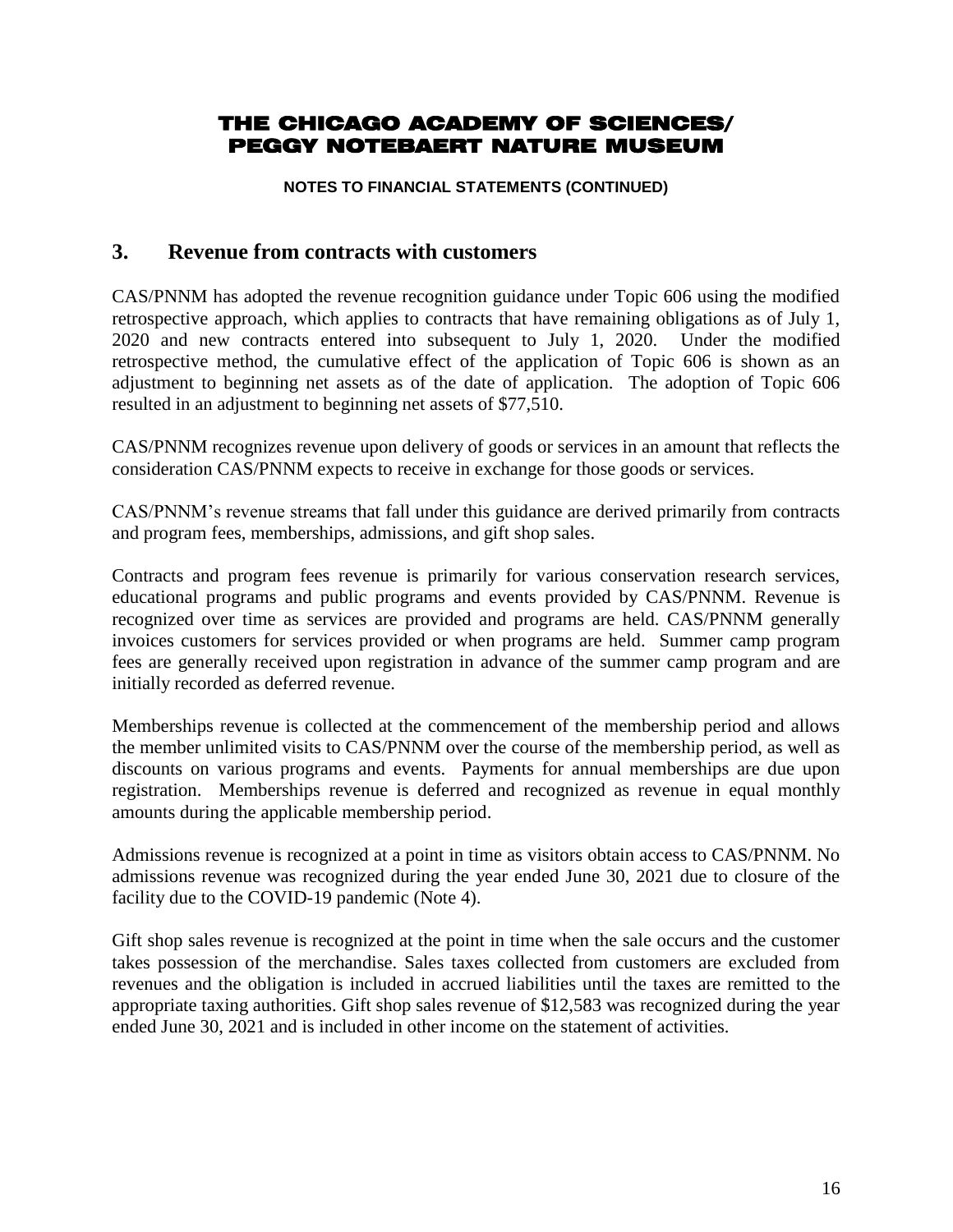#### **NOTES TO FINANCIAL STATEMENTS (CONTINUED)**

### **3. Revenue from contracts with customers (continued)**

With the exception of memberships, which can be for a period of one or two years, all of CAS/PNNM's revenue from contracts with customers are from performance obligations with an initial expected duration of one year or less. Prices are specific to a distinct performance obligation and do not consist of multiple transactions.

### **Disaggregation of revenue:**

Revenue from contracts with customers disaggregated by category for the year ended June 30, 2021 is as follows:

| \$<br>221,515 |
|---------------|
| 73,580        |
|               |
| 295,095       |
|               |
|               |
|               |
| 12,583        |
|               |
| 307,678       |
|               |

### **Contract balances:**

Accounts receivable related to revenue from contracts with customers are \$89,011 and \$42,457 at June 30, 2021 and 2020, respectively. Accounts receivable are stated at the amount management expects to be collected from the outstanding balance. CAS/PNNM provides an allowance for estimated uncollectible accounts receivable, as needed, based upon management's judgment including such factors as prior collection history and general economic conditions. As of June 30, 2021, management has determined that all amounts are fully collectible and no allowance for doubtful accounts is necessary.

Contract liabilities consist of contracts and program fees and membership dues for which consideration has been received in advance of when performance obligations are met.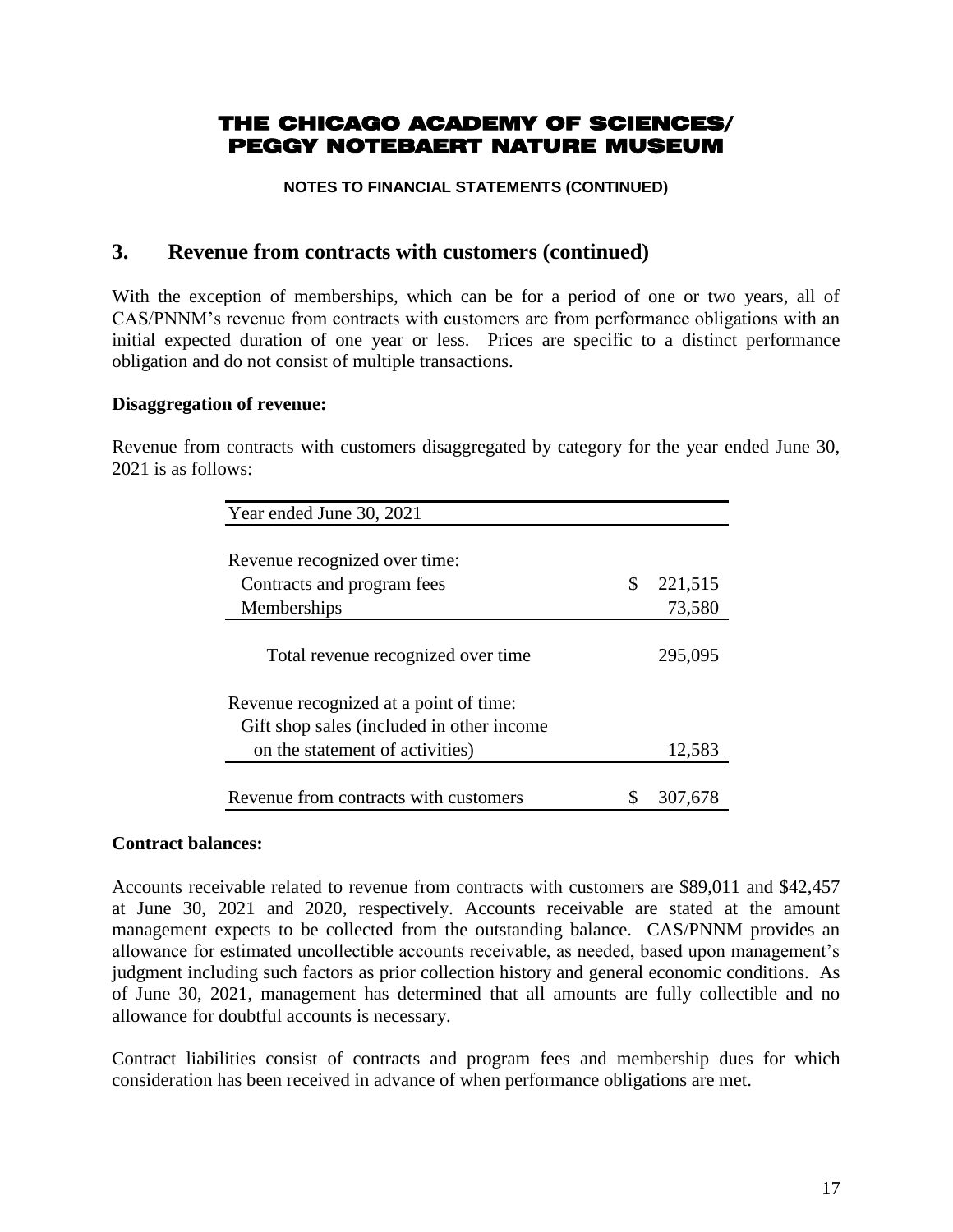**NOTES TO FINANCIAL STATEMENTS (CONTINUED)**

## **3. Revenue from contracts with customers (continued)**

### **Contract balances: (continued)**

| June 30,                                                           | 2021                   |    | 2020            |
|--------------------------------------------------------------------|------------------------|----|-----------------|
| Contract liabilities:<br>Contracts and program fees<br>Memberships | \$<br>65,002<br>10,977 | -S | 4,599<br>77,510 |
| Total contract liabilities                                         | 75,979 \$              |    | 82,109          |

There were no contract assets at June 30, 2021 and 2020.

### **Significant judgments:**

Significant judgments are required to be made by management to determine the appropriate approach to applying the revenue recognition criteria. Significant judgments include allocating memberships between a distinct good or service and between exchange transactions and contributions.

# **4. COVID-19**

CAS/PNNM closed its facility to the public on March 13, 2020 due to government mandate. Museums were allowed to re-open by the City of Chicago on June 26, 2020, but with limitations on attendance and operations. Museums were subsequently ordered to close November 20, 2020 through January 22, 2021. CAS/PNNM elected to not re-open to the public due to various financial and operational issues, and remained closed through July 7, 2021, at which time it reopened on a limited basis. On September 7, 2021, the facility fully re-opened, with programming ramping up gradually. During its closure, CAS/PNNM continued to serve its audiences through digital and limited in-person programming.

The facility's closure resulted in the loss of admissions, memberships, gift shop, programming, rental and other revenues and a reduction in special events revenues due to the inability to hold fundraising events.

CAS/PNNM continues to seek new funding related to pandemic relief and received a second loan pursuant to the Paycheck Protection Program during the year ended June 30, 2021. See Note 11.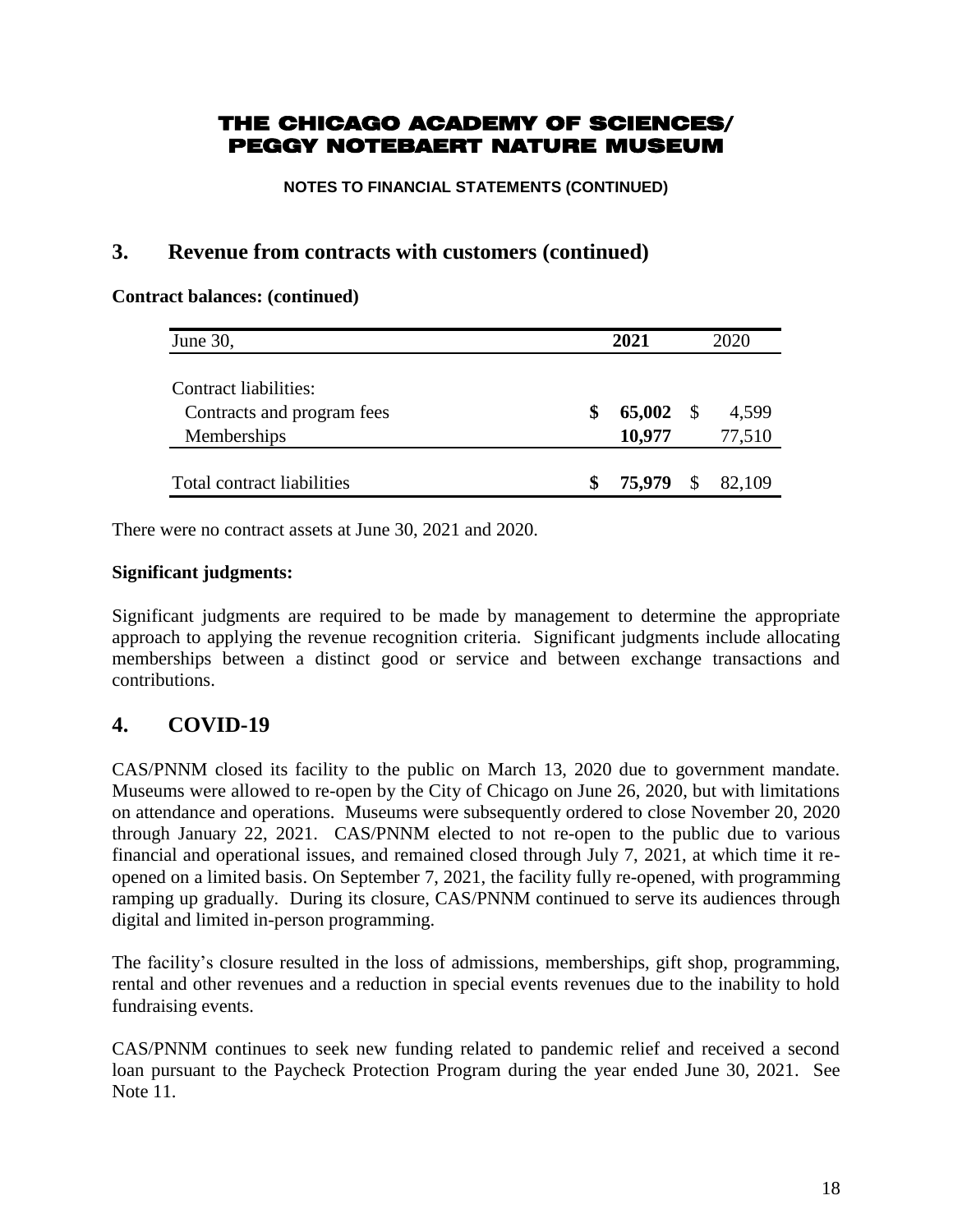**NOTES TO FINANCIAL STATEMENTS (CONTINUED)**

# **4. COVID-19 (continued)**

In response to the COVID-19 pandemic, the U.S. Federal Government enacted the Coronavirus Aid, Relief, and Economic Security Act (the CARES Act) that, among other economic stimulus measures, established the Employee Retention Credit (ERC) to provide a refundable tax credit against certain employment taxes if eligibility requirements are met. The credit is equal to 50% of qualified wages paid from March 12, 2020 to December 31, 2020 with a maximum credit of \$5,000 per employee for 2020. During calendar year 2021, the credit is equal to 70% of qualified wages per quarter, with a maximum quarterly credit of \$7,000 per employee. CAS/PNNM has applied for the ERC for the quarters ended September 30, 2020, December 31, 2020, March 31, 2021, and June 30, 2021. CAS/PNNM has accounted for the ERC as a conditional contribution and has recognized revenue of \$581,998 during the year ended June 30, 2021.

The extent to which the COVID-19 pandemic continues to impact CAS/PNNM's future operations and financial condition will depend on future developments, which are highly uncertain and cannot be predicted. Therefore, CAS/PNNM cannot reasonably estimate the impact for the year ending June 30, 2022.

# **5. Cash**

CAS/PNNM maintains a portion of its cash in bank accounts which exceed Federal Deposit Insurance Corporation (FDIC) insured limits. At June 30, 2021, cash in excess of these limits totaled approximately \$4,000,000. CAS/PNNM maintained cash at June 30, 2021 totaling approximately \$103,000 in money market funds which are not insured nor guaranteed by the FDIC. Management believes that CAS/PNNM is not exposed to any significant credit risk on cash.

## **6. Conditional promises to receive**

CAS/PNNM has conditional promises to receive of approximately \$2,083,000 from various state governmental agencies for capital improvement projects. Payment is contingent upon incurring capital project expenses. Funds received in advance of conditions being met totaled \$58,115 and are recorded as deferred revenue on the statement of financial position.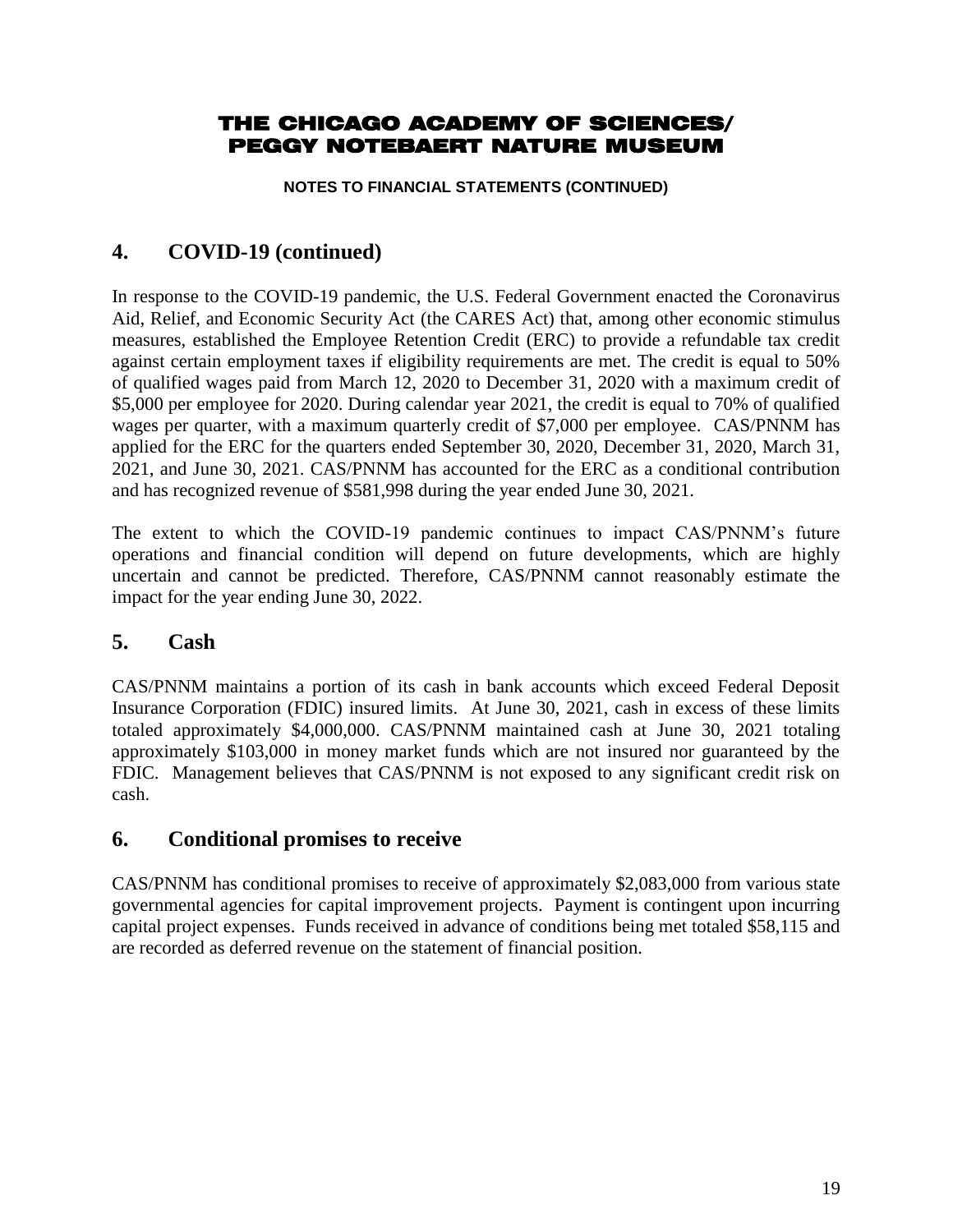**NOTES TO FINANCIAL STATEMENTS (CONTINUED)**

# **7. Liquidity and availability**

The sources of liquidity available to CAS/PNNM are cash, investments, and receivables. CAS/PNNM manages available cash to meet general expenditures. To facilitate this, CAS/PNNM prepares monthly budgetary projections for the upcoming year. Known expenditures are accounted for in preparing the budget. Management and the Board of Trustees monitor liquidity measures on an ongoing basis such as by reviewing financial statements and budget-to-actual reports.

The following represents CAS/PNNM's financial assets available to meet general expenditures within one year:

| June 30, 2021                                          |                 |
|--------------------------------------------------------|-----------------|
|                                                        |                 |
| Financial assets at year-end:                          |                 |
| Cash                                                   | \$<br>3,235,560 |
| Investments                                            | 497,511         |
| Receivables:                                           |                 |
| Chicago Park District                                  | 1,470,000       |
| Accounts receivable                                    | 89,011          |
| Grants and contributions                               | 884,657         |
|                                                        |                 |
| Total financial assets at year-end                     | 6,176,739       |
|                                                        |                 |
| Less amounts not available to be used within one year: |                 |
| Purpose restricted net assets held in investments      |                 |
| not expected to be spent in one year                   | (419,316)       |
| Board-designated funds not expected to be spent        |                 |
| in one year                                            | (706,090)       |
|                                                        |                 |
| Total amounts not available to be used within          |                 |
| one year                                               | (1,125,406)     |
|                                                        |                 |
| Plus endowment appropriation for operations in the     |                 |
| next twelve months                                     | 24,000          |
|                                                        |                 |
| Financial assets available to meet general             |                 |
| expenditures within one year                           | \$<br>5,075,333 |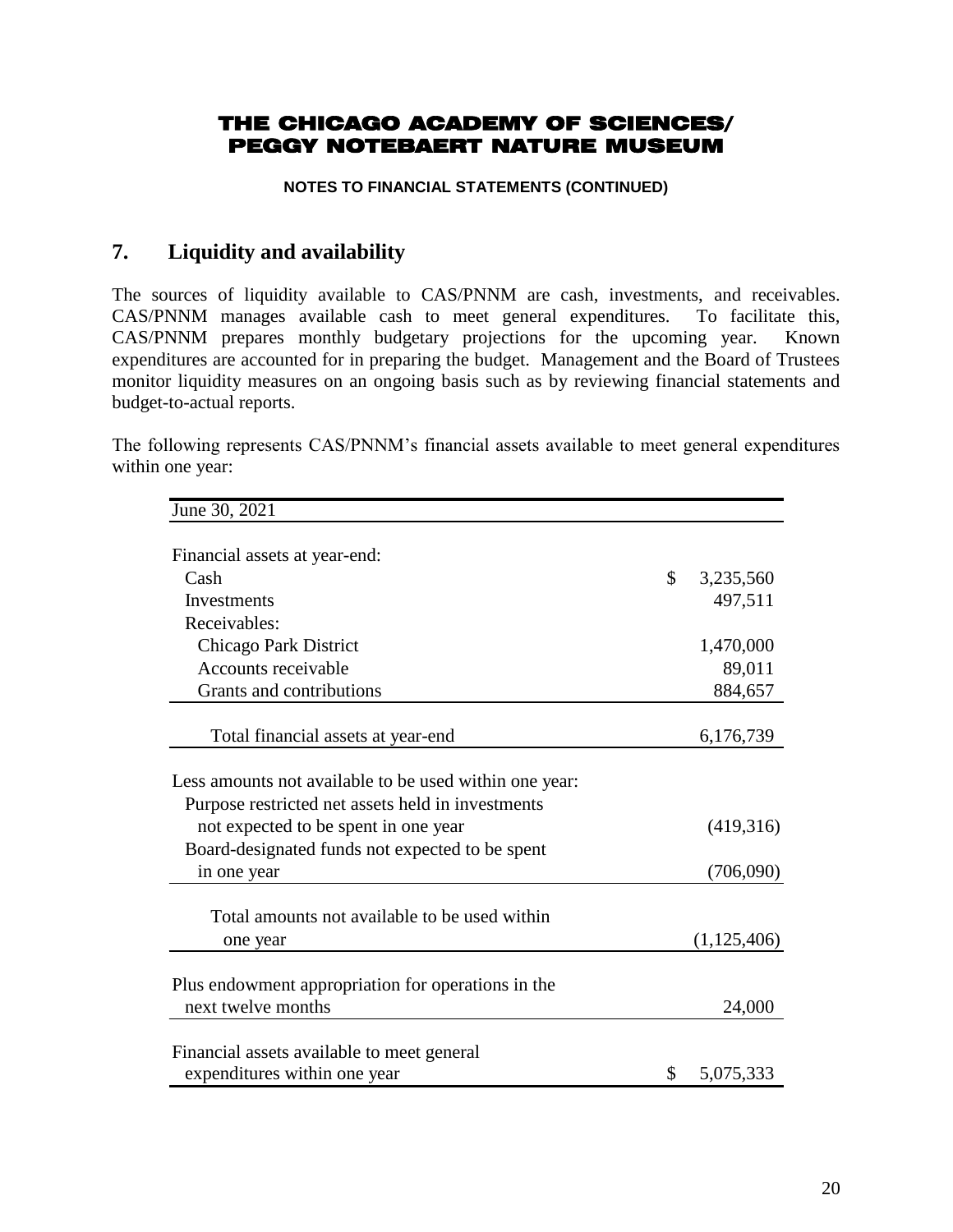### **NOTES TO FINANCIAL STATEMENTS (CONTINUED)**

# **7. Liquidity and availability (continued)**

Board-designated net assets of \$706,090 held in cash as of June 30, 2021 can be used with approval by the Board of Trustees. As of June 30, 2021, the Board of Trustees has not designated any amount of these net assets for use during the year ending June 30, 2022.

### **8. Fair value measurements**

There are three levels of inputs used to measure fair value. The definition of each input is described below:

- Level 1 Inputs to valuation methodology are unadjusted quoted prices for identical assets or liabilities in active markets that CAS/PNNM has the ability to access.
- Level 2 Inputs to the valuation methodology include:
	- quoted prices for similar assets or liabilities in active markets;
	- quoted prices for identical or similar assets or liabilities in inactive markets;
	- inputs other than quoted prices that are observable for the asset or liability;
	- inputs that are derived principally from or corroborated by observable market data by correlation or other means.

If the asset or liability has a specified (contractual) term, the Level 2 input must be observable for substantially the full term of the asset or liability.

Level 3 Inputs that are unobservable inputs for the asset or liability.

CAS/PNNM assesses the levels of financial instruments at each measurement date and transfers between levels are recognized on the actual date of the event of change in circumstances that caused the transfer in accordance with CAS/PNNM's accounting policy regarding recognition of transfers between levels of the fair value hierarchy. There were no such transfers for the year ended June 30, 2021.

In certain cases, the inputs used to measure fair value may fall into different levels of the fair value hierarchy. In such cases, an investment's level within the fair value hierarchy is based on the lowest level of input that is significant to the fair value measurement. CAS/PNNM's assessment of the significance of a particular input to the fair value measurement in its entirety requires judgment and considers factors specific to the investment.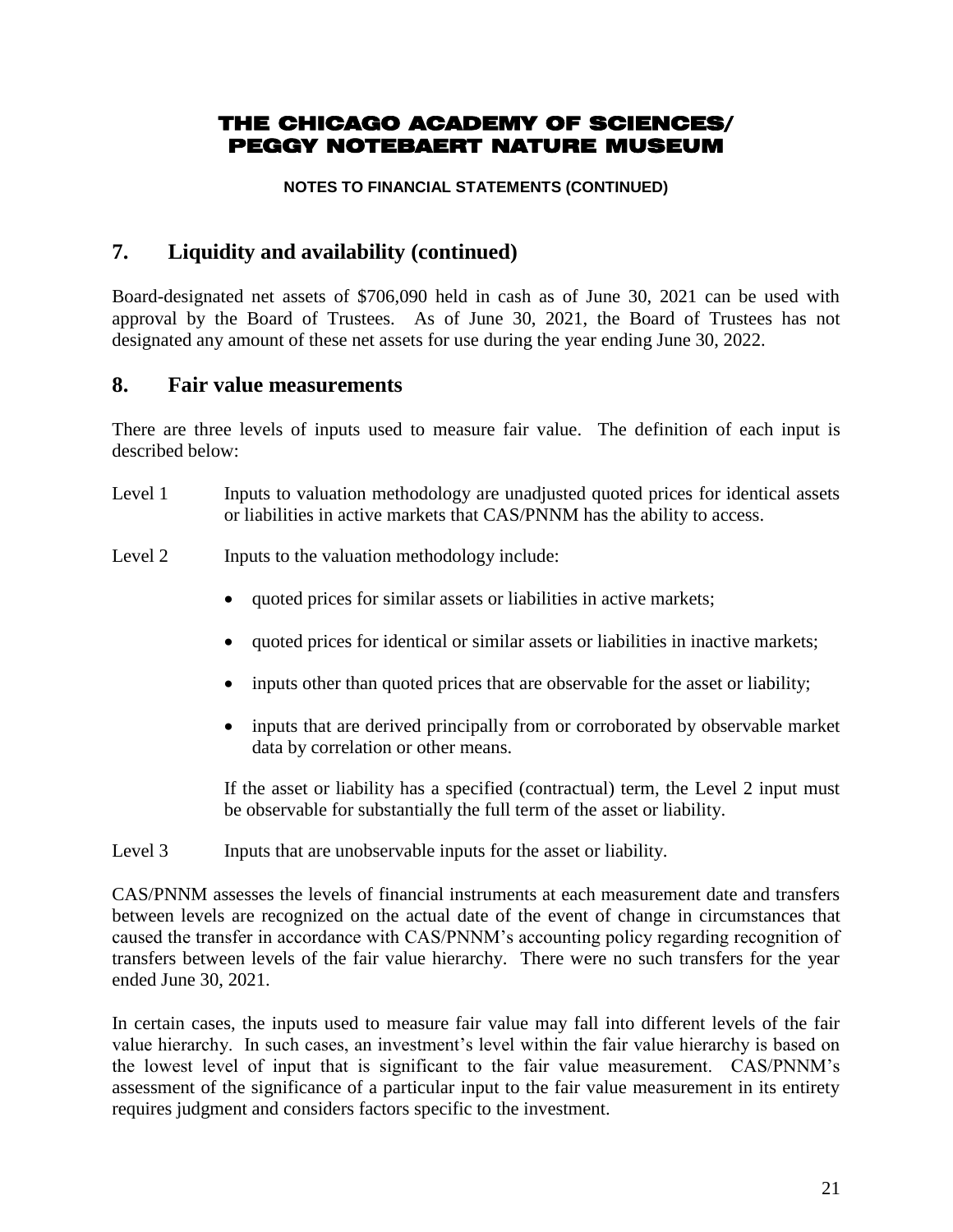**NOTES TO FINANCIAL STATEMENTS (CONTINUED)**

## **8. Fair value measurements (continued)**

For the year ended June 30, 2021, the application of valuation techniques applied to similar assets has been consistent with techniques used in previous years. The valuation methodologies used for instruments at fair value are described below:

**Mutual and exchange-traded funds:** Valued at fair value based on quoted market prices.

**Beneficial interest in charitable remainder trust:** CAS/PNNM is named as beneficiary of an irrevocable trust. Upon death of the donor, CAS/PNNM will receive 40% of the value of the trust. The charitable reminder trust is recorded at estimated fair value based on the fair value of the assets held in the trust reported by the trustee. The amounts ultimately received could differ from the amount reflected in the financial statements.

**Beneficial interest in perpetual trust:** CAS/PNNM is a beneficiary of a charitable perpetual trust held by The Chicago Community Trust. The beneficial interest in perpetual trust is recorded at estimated fair value based on the fair value of the assets held in the trust reported by the trustee. CAS/PNNM considers the measurement of its beneficial interest in perpetual trust to be a Level 3 measurement within the fair value measurement hierarchy because even though that measurement is based on the unadjusted fair value of trust assets reported by the trustee, CAS/PNNM will never receive those assets or have the ability to direct the trustee to redeem them.

The following table sets forth by level, within the fair value hierarchy, CAS/PNNM's assets at fair value. Classification within the fair value hierarchy table is based on the lowest level of any input that is significant to the fair value measurement:

| June 30, 2021                           | Level 1 |           |    | Level 3     |
|-----------------------------------------|---------|-----------|----|-------------|
|                                         |         |           |    |             |
| Recurring fair value measurements:      |         |           |    |             |
| Assets:                                 |         |           |    |             |
| Mutual and exchange-traded funds        |         | 1,181,989 |    |             |
| Beneficial interest in charitable       |         |           |    |             |
| remainder trust                         |         |           | \$ | 303,181     |
| Beneficial interest in perpetual trust  |         |           |    | 1,286,282   |
|                                         |         |           |    |             |
| Total recurring fair value measurements |         | 1,181,989 |    | \$1,589,463 |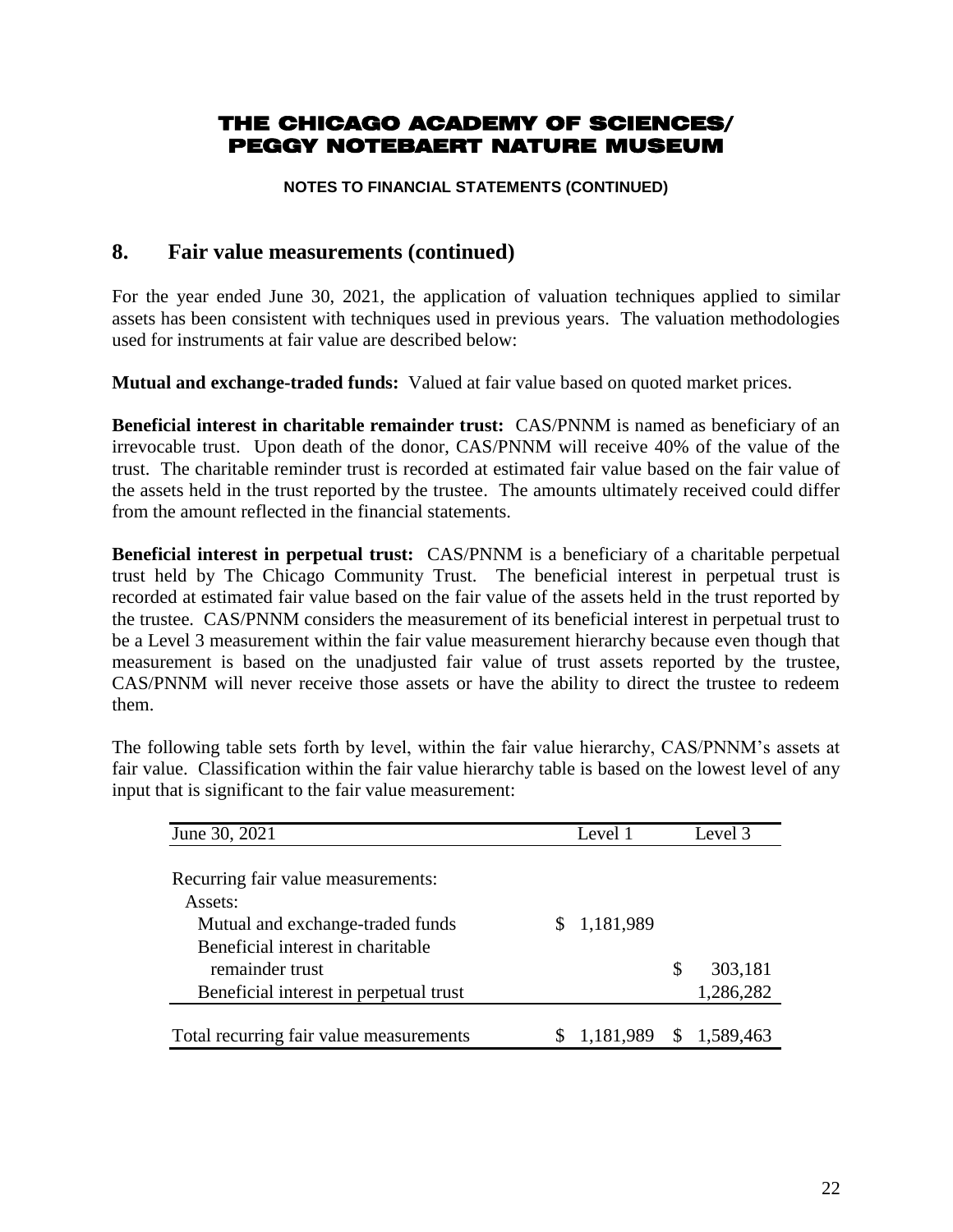**NOTES TO FINANCIAL STATEMENTS (CONTINUED)**

## **8. Fair value measurements (continued)**

For the beneficial interest in charitable remainder trust, unrealized gains of \$43,111 during the year ended June 30, 2021 are included in net investment income on the statement of activities. For the beneficial interest in perpetual trust, unrealized gains of \$326,113 during the year ended June 30, 2021 are included in net investment income on the statement of activities.

### **Risks and uncertainties:**

CAS/PNNM invests in various investment securities. Investment securities are exposed to various risks such as interest rate, market and credit risks. Due to the level of risk associated with certain investment securities, it is at least reasonably possible that changes in the values of investment securities will occur in the near term and that such changes could materially affect the amounts reported in the statement of financial position.

# **9. Property, equipment and exhibits**

| June 30, 2021                         |                 |
|---------------------------------------|-----------------|
| Land                                  | \$<br>900,000   |
| <b>Building</b>                       | 17,136,970      |
| Exhibits                              | 10,282,709      |
| Equipment and furniture               | 2,046,186       |
| Building improvements                 | 2,228,325       |
|                                       |                 |
|                                       | 32,594,190      |
| Less accumulated depreciation         | (23, 253, 165)  |
|                                       |                 |
| Property, equipment and exhibits, net | \$<br>9,341,025 |

Property, equipment and exhibits consist of the following: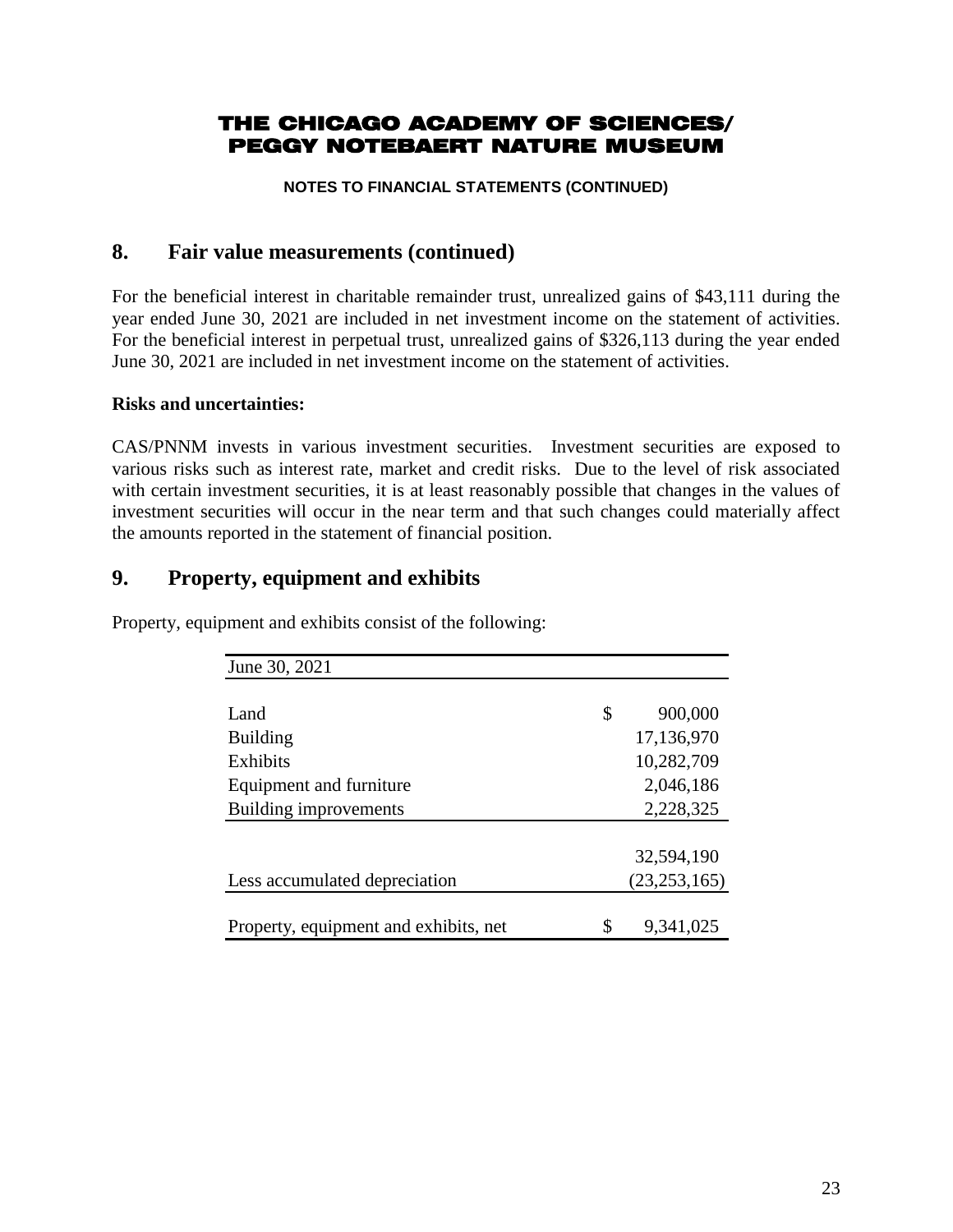**NOTES TO FINANCIAL STATEMENTS (CONTINUED)**

### **10. Bonds payable**

Bonds payable consists of:

| June 30, 2021                                                                                      |             |
|----------------------------------------------------------------------------------------------------|-------------|
| Illinois Finance Authority Revenue Bonds (The Chicago<br>Academy of Sciences Project), Series 2013 | \$4,519,750 |
| Unamortized bond costs                                                                             | (89, 380)   |
| Bonds payable, net of unamortized bond costs                                                       | 4,430,370   |

In January 2013, CAS/PNNM entered into a Bond and Loan Agreement with the Illinois Finance Authority (the Authority) and PNC Bank, National Association (the Bank), under which the Authority issued \$5,519,750 of Revenue Bonds (The Chicago Academy of Sciences Project), Series 2013, tax-exempt variable rate bonds (the 2013 Bonds). Proceeds from the 2013 Bonds were loaned to CAS/PNNM and were used to refund the outstanding Illinois Development Finance Authority Adjustable Demand Revenue Bonds, Series 1998 (The Chicago Academy of Sciences Project) (the 1998 Bonds) and to pay the costs of issuing the 2013 Bonds. As part of this transaction, the Bank purchased the 2013 Bonds from the Authority. In addition, the Authority has assigned a security interest and all rights, title and interest in the 2013 Bonds, with certain exclusions as defined in the Bond and Loan Agreement.

The 2013 Bonds mature on January 1, 2033. The 2013 Bonds are subject to optional redemptions, in whole or in part, at each quarterly interest payment date at the discretion of CAS/PNNM. Mandatory principal redemptions of \$600,000 are required annually, beginning on June 1, 2023 through maturity. Optional redemptions are applied against mandatory redemption requirements.

In September 2018, CAS/PNNM amended its Bond and Loan Agreement with the Authority and the Bank. Under this amendment, the Bank's original optional tender date of December 31, 2019 was extended to December 31, 2021. In addition, the variable interest rate was changed to 80% of one month LIBOR plus 85 basis points through December 31, 2021. The variable interest rate is pre-determined monthly and interest is payable quarterly. Subsequent to December 31, 2021, the 2013 Bonds shall bear interest at a rate to be determined as provided in the Bond and Loan Agreement. CAS/PNNM is negotiating terms with the Bank to amend the Bond and Loan Agreement and Continuing Covenants Agreement and extend the optional tender date.

The effective interest rate was 0.92% at June 30, 2021.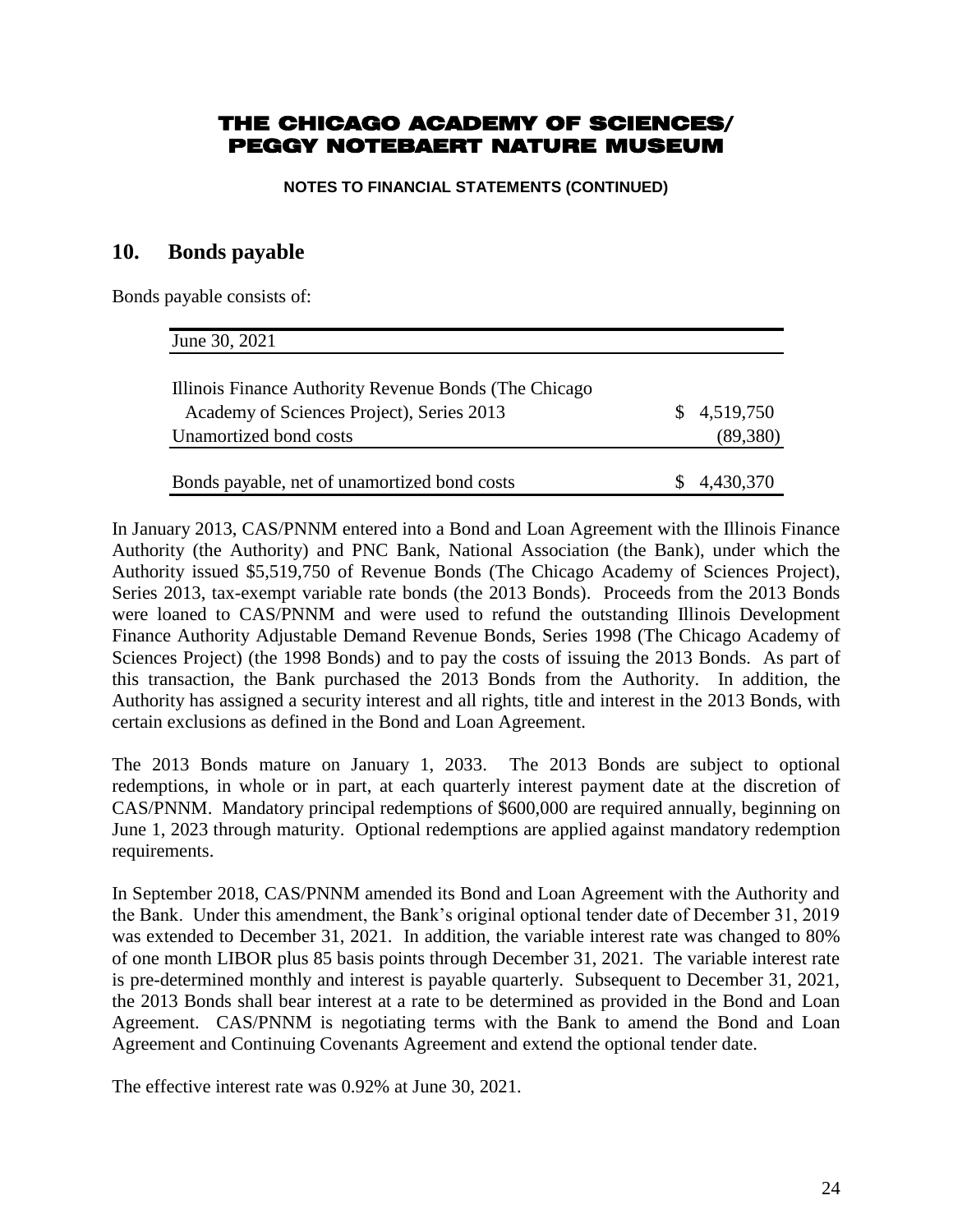**NOTES TO FINANCIAL STATEMENTS (CONTINUED)**

### **10. Bonds payable (continued)**

Under a Continuing Covenants Agreement with the Bank, CAS/PNNM is required to meet certain financial and operational covenants which include, among other things, funding a debt service reserve fund, providing a negative pledge for property and restricting various future financial transactions. CAS/PNNM was required to fund a debt service reserve fund which may only be used to redeem, on an interest payment date or on the maturity date, a portion of the 2013 Bonds. The Bank consented for CAS/PNNM to incur additional debt pursuant to the Paycheck Protection Program (see Note 11) and waived any event of default under the Continuing Covenants Agreement caused by CAS/PNNM borrowing additional debt. CAS/PNNM was in compliance with all other financial and operational covenants as of June 30, 2021.

## **11. Notes payable**

One component of the CARES Act was the Paycheck Protection Program (PPP) which provides businesses with funding to maintain their payroll and cover applicable overhead. The PPP was implemented by the Small Business Administration (SBA) with support from the Department of the Treasury. The PPP provides funds to pay up to 24 weeks of payroll costs including benefits. Funds can also be used for other allowable costs. During the year ended June 30, 2020, CAS/PNNM applied for and received its first PPP loan in the amount of \$691,000 (PPP 1 loan). The PPP 1 loan was a two-year loan with a maturity date of April 17, 2022 and an annual interest rate of 1%. CAS/PNNM accounted for the PPP 1 loan under the debt model. In January 2021, CAS/PNNM applied for and received forgiveness of the entire PPP 1 loan balance. The loan forgiveness of \$691,000 is recorded as forgiveness of debt revenue on the statement of activities.

In January 2021, CAS/PNNM applied for and received a second PPP loan in the amount of \$638,467 (PPP 2 loan). The PPP 2 loan has a maturity date of February 18, 2026 and bears interest at a rate of 1% per year.

It is CAS/PNNM's intent to apply for loan forgiveness under the provisions of Section 1106 of the CARES Act. Loan forgiveness is subject to the approval of the lender and the SBA. CAS/PNNM is eligible for loan forgiveness in an amount equal to payments made during a 24 week period, beginning on the loan disbursement date, with the exception that no more than 40% of the amount of loan forgiveness may be for expenses other than payroll expenses.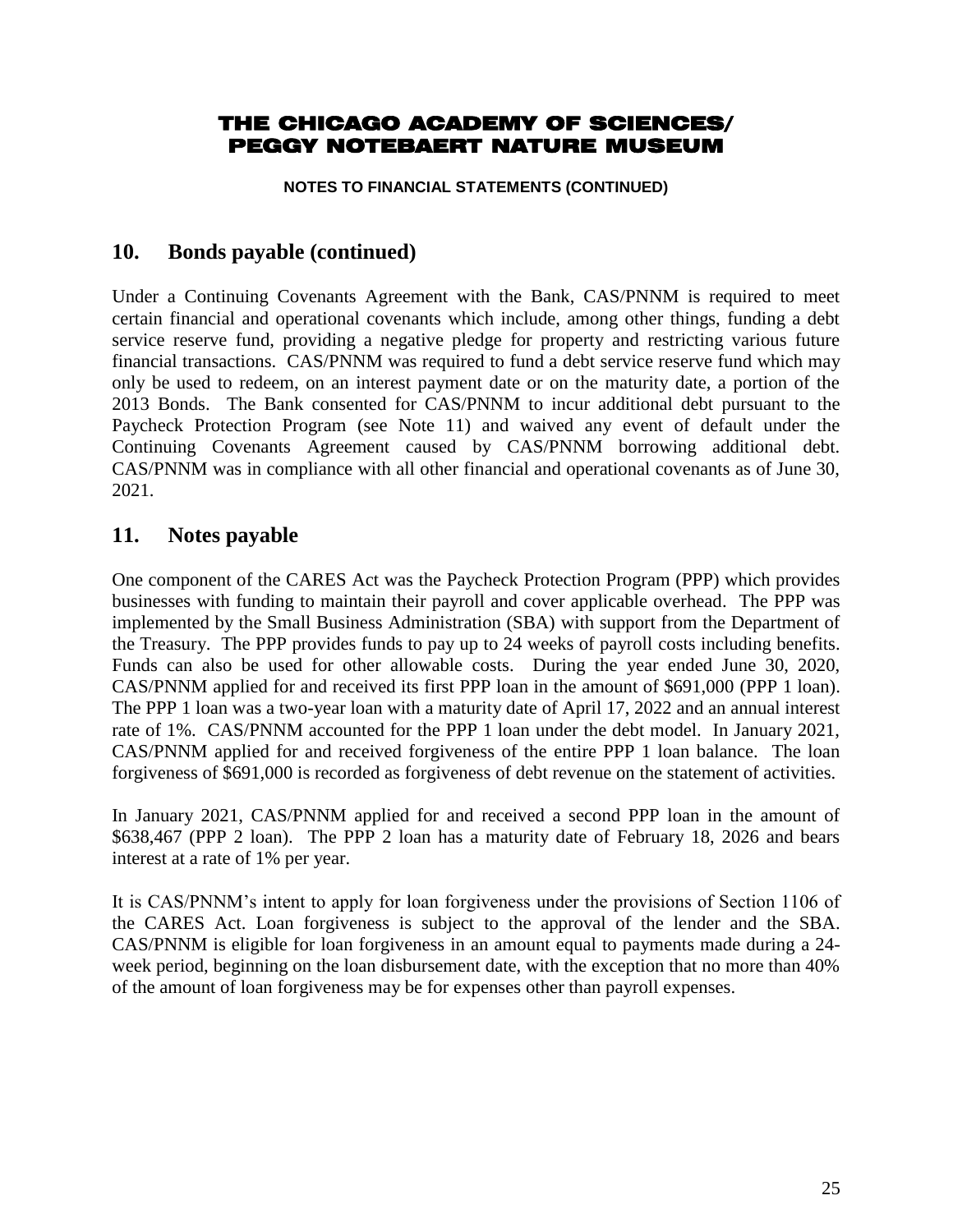**NOTES TO FINANCIAL STATEMENTS (CONTINUED)**

### **11. Notes payable (continued)**

CAS/PNNM has accounted for the PPP loan under the debt model in which the loan will remain a liability of CAS/PNNM until such time that CAS/PNNM's application for forgiveness is approved by the SBA. At the time the application for forgiveness is approved, CAS/PNNM will recognize revenue to the extent of the amount forgiven. CAS/PNNM has up to 10 months after the end of the 24-week period following the loan disbursement date to apply for loan forgiveness. To the extent that all or part of the PPP loan is not forgiven, principal and interest payments are deferred until such time that the SBA remits the loan forgiveness amount to the lender or, if the application for loan forgiveness is not submitted within 10 months after the end of the 24-week period following disbursement date, then payments are to begin at that time.

| Year ending June 30: | Amount        |
|----------------------|---------------|
|                      |               |
| 2022                 | \$            |
| 2023                 | 170,258       |
| 2024                 | 170,258       |
| 2025                 | 170,258       |
| 2026                 | 127,693       |
|                      |               |
| Total                | 638,467<br>\$ |

If CAS/PNNM were to not submit an application for forgiveness by 10 months after the end of the 24-week covered period, principal payments due on the PPP 2 loan would be as follows:

## **12. Benefit plans**

CAS/PNNM has a defined benefit plan (the Plan). CAS/PNNM amended the Plan to freeze pension benefits as of December 31, 2003. After that date, no individual shall become a participant in the Plan and no further benefits shall accrue under the Plan. Provisions have been made for normal cost and amortization of unfunded prior service cost over 30 years. CAS/PNNM's annual contribution to the Plan is approximately equal to the provision for expense.

CAS/PNNM uses a June 30 measurement date for its Plan.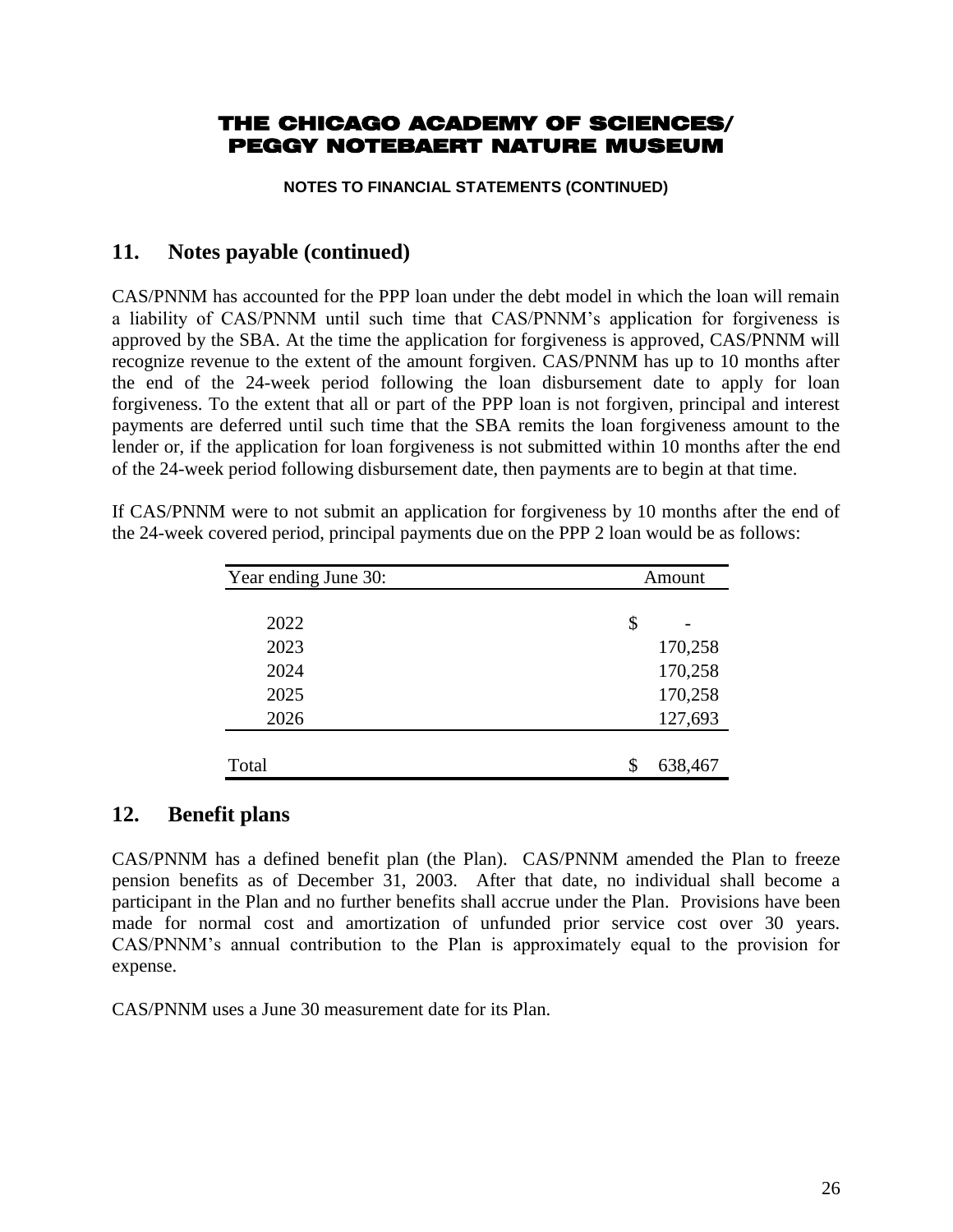**NOTES TO FINANCIAL STATEMENTS (CONTINUED)**

# **12. Benefit plans (continued)**

The following table sets forth the Plan's funded status at June 30 and amounts recognized in CAS/PNNM's statement of financial position:

| $\mathbb{S}$<br>\$ | 2,019,643<br>55,253<br>(38, 578)<br>(92, 658) |
|--------------------|-----------------------------------------------|
|                    |                                               |
|                    |                                               |
|                    |                                               |
|                    |                                               |
|                    |                                               |
|                    |                                               |
|                    | 1,943,660                                     |
|                    |                                               |
|                    |                                               |
| \$                 | 1,322,563                                     |
|                    | 328,478                                       |
|                    | 14,050                                        |
|                    | (92, 658)                                     |
| \$                 | 1,572,433                                     |
|                    | (371,22                                       |
|                    | \$                                            |

Amounts recognized in the statement of financial position consist of:

| June 30, 2021                     |            |
|-----------------------------------|------------|
| Liabilities:                      |            |
| Defined benefit pension liability | (371, 227) |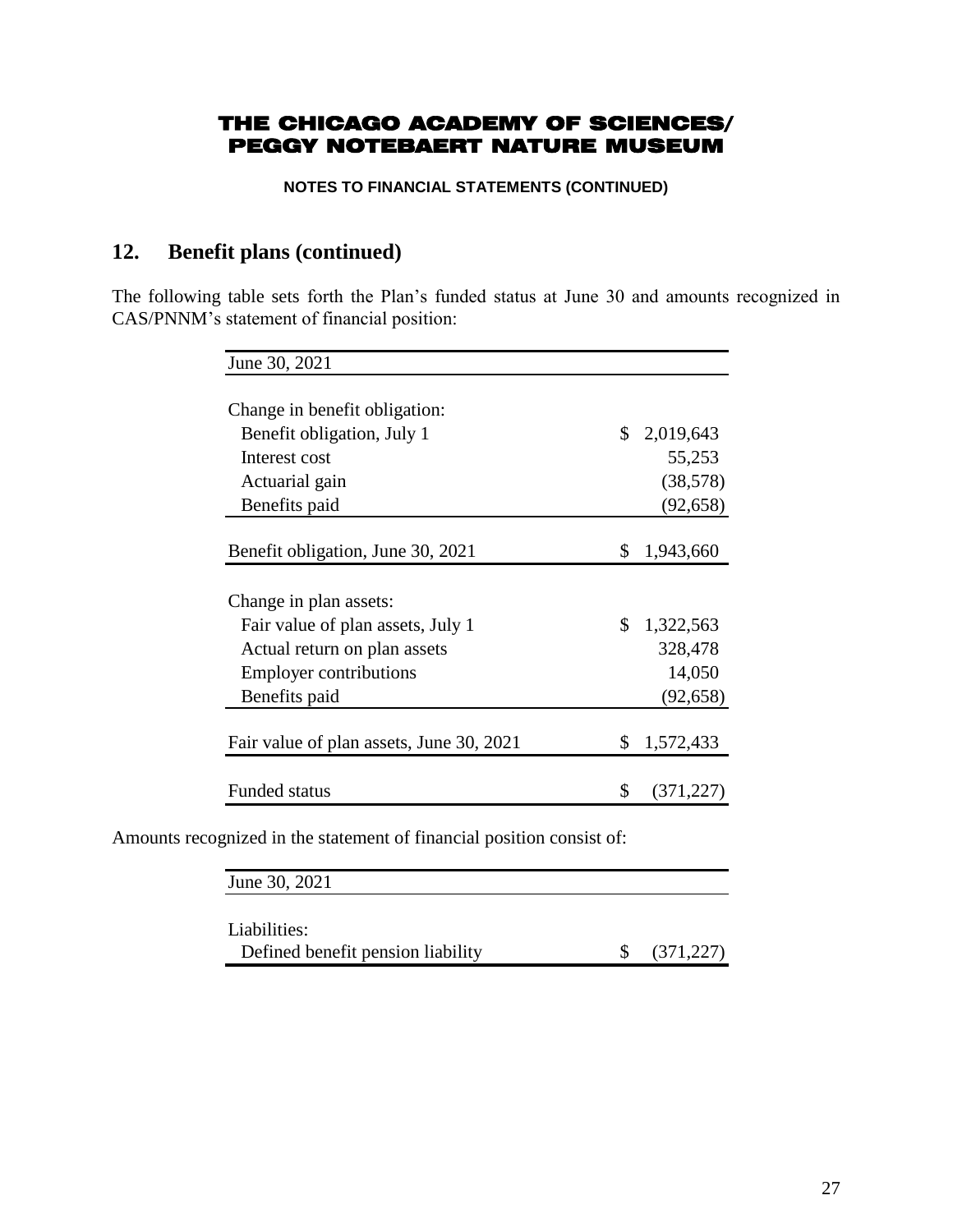**NOTES TO FINANCIAL STATEMENTS (CONTINUED)**

# **12. Benefit plans (continued)**

Amounts recognized in the statement of activities consist of:

| Year ended June 30, 2021          |            |
|-----------------------------------|------------|
| Net actuarial gain                | 472,297    |
| Net periodic pension benefit cost | (160, 494) |
| Total                             | 311,803    |

Amounts that have not yet been recognized as a component of net periodic pension benefit cost consist of the following:

| June 30, 2021      |         |
|--------------------|---------|
|                    |         |
| Net actuarial loss | 640,853 |

The components of net periodic pension benefit cost are as follows:

| Year ended June 30, 2021           |   |            |
|------------------------------------|---|------------|
| Interest cost                      | S | (55,253)   |
| Expected return on plan assets     |   | 76,996     |
| Amortization of net actuarial loss |   | (182, 237) |
|                                    |   |            |
| Net periodic pension benefit cost  |   | (160.494)  |

The key actuarial assumptions used in developing the data were as follows:

| June 30, 2021                              |       |
|--------------------------------------------|-------|
| Weighted average assumptions used in       |       |
| computing ending obligations and net cost: |       |
| Discount rate                              | 2.80% |
| Expected return on plan assets             | 6.00% |

CAS/PNNM's investment strategy is to meet its obligation to retired employees. To achieve this objective, CAS/PNNM invests in mutual funds. The asset allocation is regularly reviewed in order to provide the most favorable total return.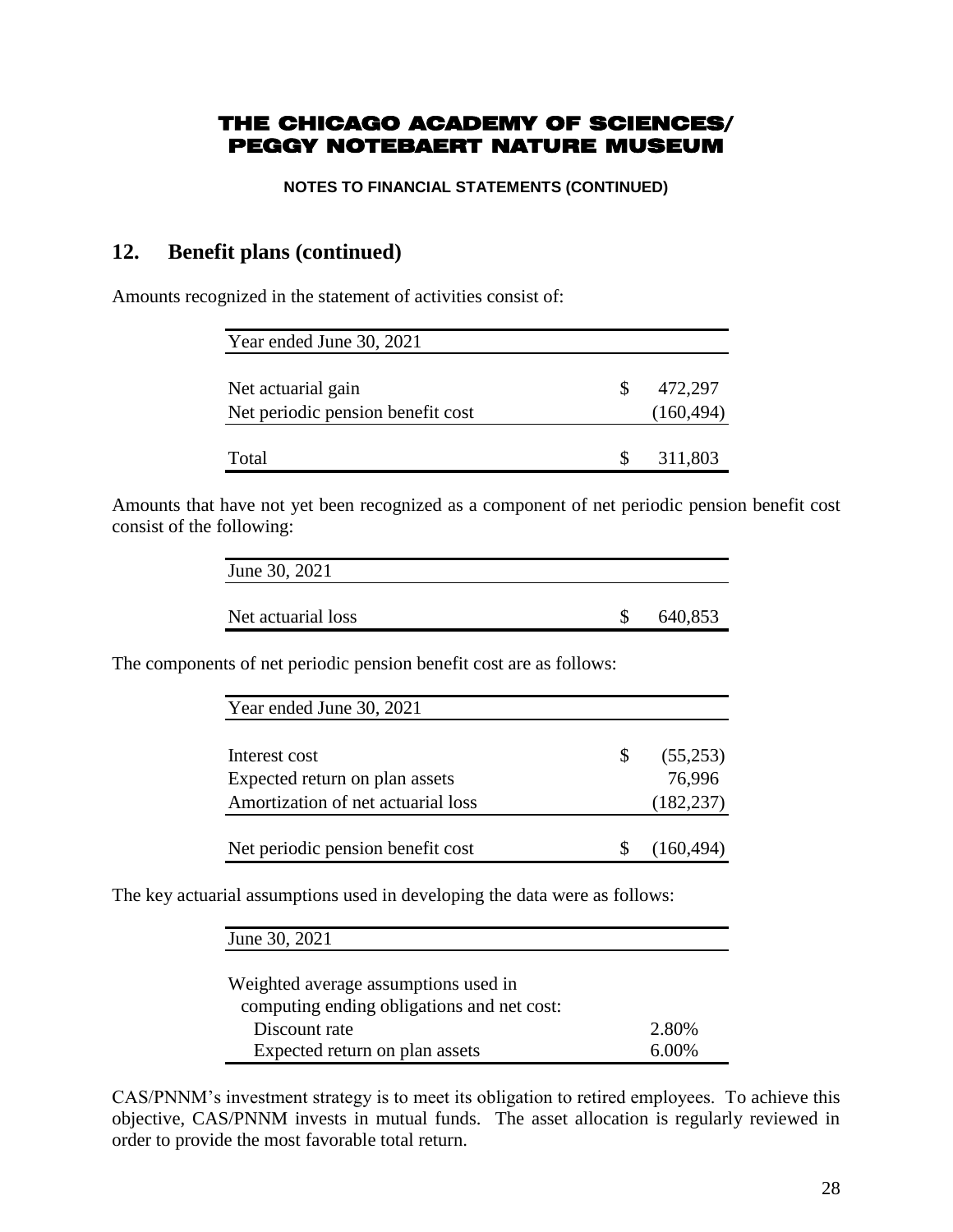**NOTES TO FINANCIAL STATEMENTS (CONTINUED)**

### **12. Benefit plans (continued)**

The following table presents CAS/PNNM's Plan assets using the fair value hierarchy. Substantially all of CAS/PNNM's Plan assets are invested in mutual funds, which are traded in active exchange markets. The fair values of CAS/PNNM's Plan assets by asset category, which are considered all Level 1 assets, are as follows:

| June 30, 2021 |             |
|---------------|-------------|
| Mutual funds  | \$1,572,433 |

Future benefits under the Plan are expected to be paid as follows:

| Year ending June 30: | Amount       |  |
|----------------------|--------------|--|
|                      |              |  |
| 2022                 | \$<br>97,397 |  |
| 2023                 | 95,299       |  |
| 2024                 | 96,369       |  |
| 2025                 | 100,742      |  |
| 2026                 | 100,751      |  |
| 2027 through 2031    | 521,668      |  |
|                      |              |  |
| Total                | 1,012,226    |  |

CAS/PNNM expects to make no contributions to the Plan during the year ending June 30, 2022.

CAS/PNNM sponsors a 401(k) retirement savings plan covering all eligible employees, which provides for optional matching contributions of up to 3% of employees' salaries. There were no employer contributions to the 401(k) plan during the year ended June 30, 2021.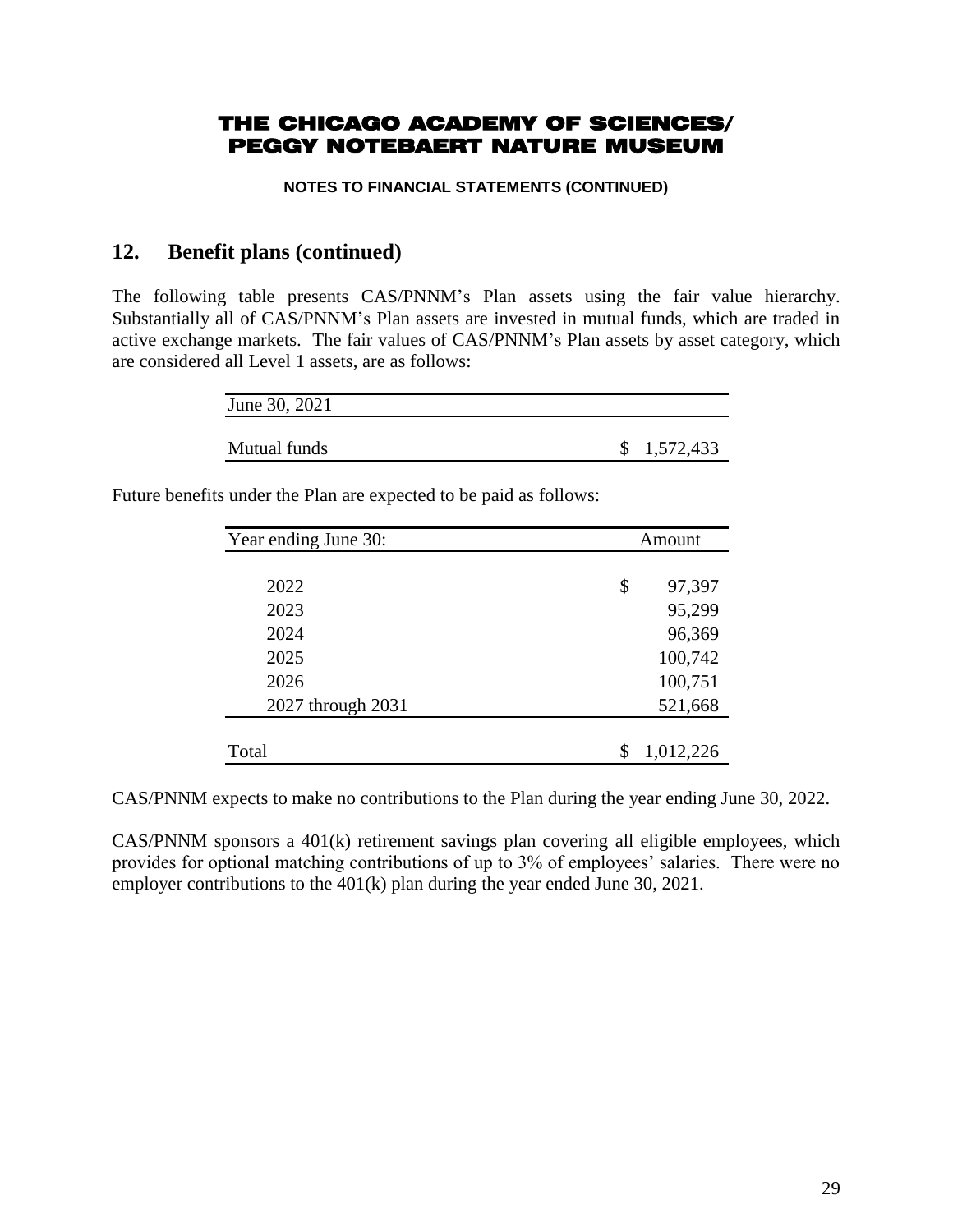**NOTES TO FINANCIAL STATEMENTS (CONTINUED)**

## **13. Special events**

CAS/PNNM holds one significant fundraising event, the Butterfly Ball, on an annual basis. As a result of the COVID-19 pandemic, the Butterfly Ball was a virtual online event during the year ended June 30, 2021. The following table reflects the revenue and expenses incurred related to that event:

| Year ended June 30, 2021                                            |             |
|---------------------------------------------------------------------|-------------|
| Special event revenue, net of of direct benefits to donors of \$-0- | \$1,482,107 |
| Special event expenses, less direct benefits to donors of \$-0-     | (67,272)    |
| Total special event revenue, net of expenses                        | \$1,414,835 |

# **14. Lease commitments**

CAS/PNNM leases equipment under a capital lease. The total capitalized cost of the leased property at June 30, 2021 was \$103,280, which is included in property, equipment and exhibits in the statement of financial position. Accumulated amortization on capitalized assets was \$40,727 as of June 30, 2021. Amortization expense on capital leases is included in depreciation and amortization expense and was \$18,797 for the year ended June 30, 2021.

The following is a schedule of future minimum payments due under the lease:

| Year ending June 30: | Amount       |  |  |
|----------------------|--------------|--|--|
|                      |              |  |  |
| 2022                 | \$<br>24,180 |  |  |
| 2023                 | 24,180       |  |  |
| 2024                 | 24,180       |  |  |
| 2025                 | 11,109       |  |  |
|                      |              |  |  |
|                      | 83,649       |  |  |
| Imputed interest     | (13, 321)    |  |  |
|                      |              |  |  |
| Total                | \$<br>70,328 |  |  |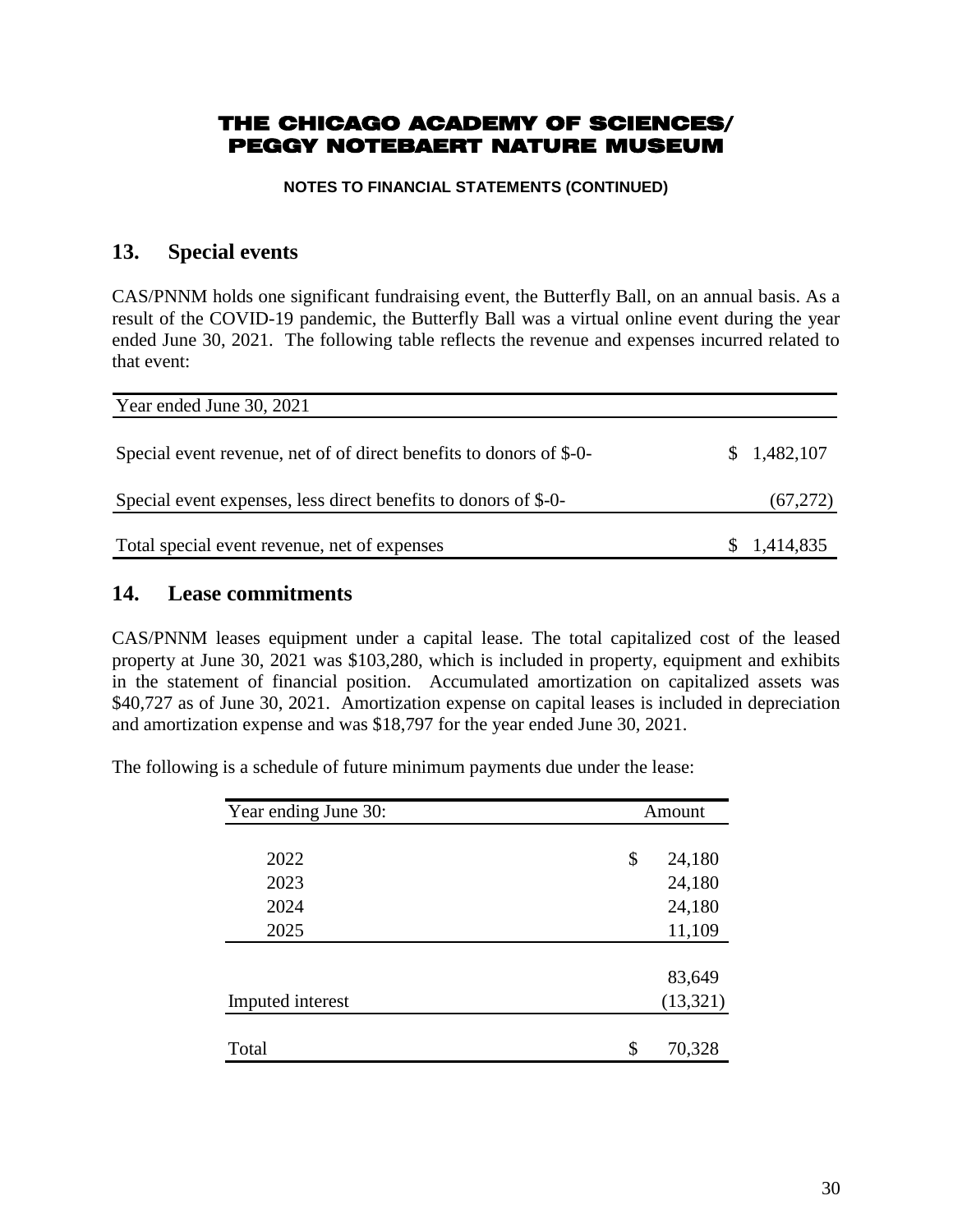**NOTES TO FINANCIAL STATEMENTS (CONTINUED)**

# **14. Lease commitments (continued)**

CAS/PNNM leases office and storage space under an operating lease which expires in May 2024. Rent expense was \$80,810 for the year ended June 30, 2021. Future minimum lease payments are as follows:

| Year ending June 30: | Amount       |  |  |
|----------------------|--------------|--|--|
|                      |              |  |  |
| 2022                 | \$<br>82,241 |  |  |
| 2023                 | 84,067       |  |  |
| 2024                 | 78,463       |  |  |
|                      |              |  |  |
| Total                | 244,771      |  |  |

# **15. Net assets with donor restrictions**

Net assets with donor restrictions are as follows:

| June 30, 2021                            |                 |
|------------------------------------------|-----------------|
|                                          |                 |
| Purpose and time restrictions:           |                 |
| <b>Biology</b>                           | \$<br>8,780     |
| Capital improvements                     | 419,316         |
| Education                                | 228,606         |
| Guest engagement and experience          | 25,614          |
| Marketing                                | 30,000          |
| Time                                     | 373,181         |
| Endowment funds                          | 166,001         |
|                                          |                 |
| Total purpose and time restrictions      | 1,251,498       |
|                                          |                 |
| Permanent restrictions:                  |                 |
| Beneficial interest in perpetual trust   | 1,286,282       |
| Endowment funds                          | 518,477         |
|                                          |                 |
| Total permanent restrictions             | 1,804,759       |
|                                          |                 |
| Total net assets with donor restrictions | \$<br>3,056,257 |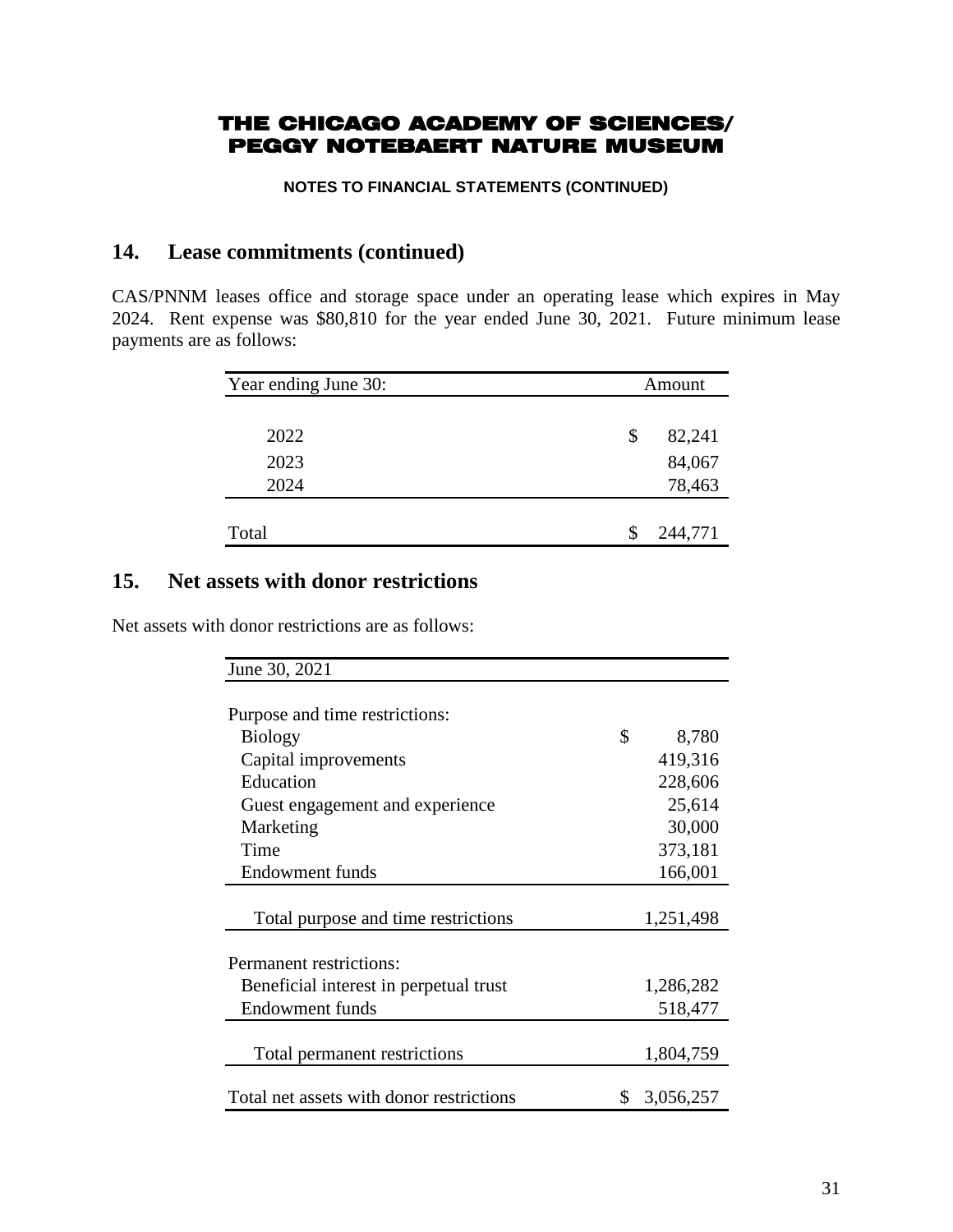**NOTES TO FINANCIAL STATEMENTS (CONTINUED)**

### **15. Net assets with donor restrictions (continued)**

Net assets with donor restrictions were released from donor restrictions by the passage of time and by incurring expenses satisfying the following restrictions specified by donors:

| Year ended June 30, 2021                    |               |
|---------------------------------------------|---------------|
|                                             |               |
| <b>Biology</b>                              | \$<br>10,176  |
| Education                                   | 199,978       |
| Guest engagement and experience             | 6,000         |
| Marketing                                   | 10,000        |
| Time                                        | 69,888        |
| Endowment                                   | 24,291        |
|                                             |               |
| Total net assets released from restrictions | \$<br>320,333 |

# **16. Endowment funds**

CAS/PNNM's endowment funds consist of seven individual donor-restricted funds. Net assets associated with endowment funds, including funds designated by the governing board to function as endowments, are classified and reported based on the existence or absence of donor-imposed restrictions.

### **Interpretation of relevant law:**

CAS/PNNM's Board of Trustees has interpreted the Uniform Prudent Management of Institutional Funds Act (UPMIFA) enacted in the State of Illinois as requiring the preservation of the fair value of the original gift as of the gift date of the donor-restricted endowment funds absent explicit donor stipulations to the contrary. As a result of this interpretation, CAS/PNNM classifies as net assets with donor restrictions - permanently restricted (a) the original value of the gifts donated to the permanent endowment, (b) the original value of subsequent gifts to the permanent endowment and (c) accumulation to the permanent endowment made in accordance with the direction of the applicable donor gift instrument at the time the accumulation is added to the fund.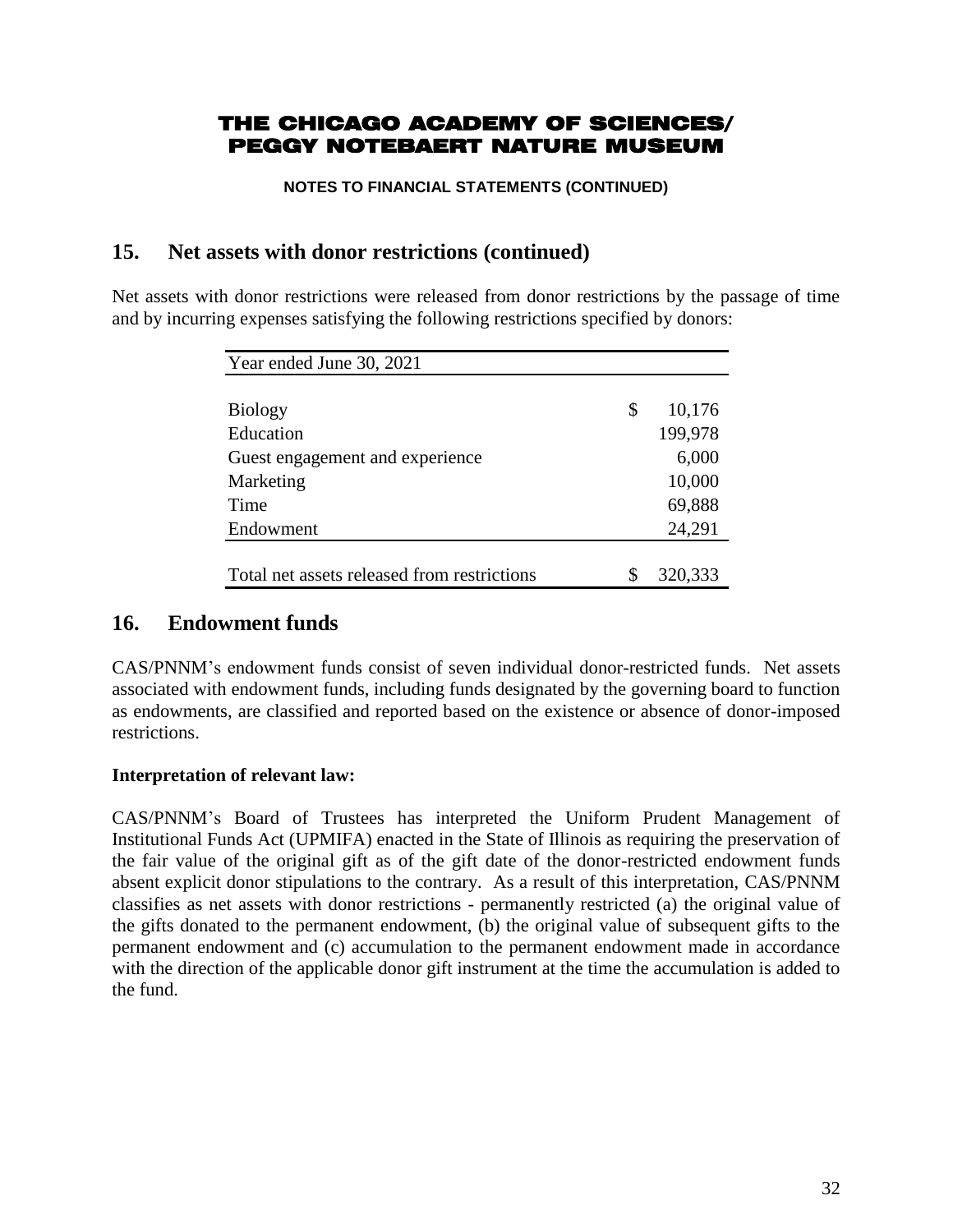**NOTES TO FINANCIAL STATEMENTS (CONTINUED)**

## **16. Endowment funds (continued)**

### **Interpretation of relevant law: (continued)**

The remaining portion of the donor-restricted endowment fund that is not classified as net assets with donor restrictions - permanently restricted is classified as net assets with donor restrictions purpose and time restricted until those amounts are appropriated for expenditure by CAS/PNNM in a manner consistent with the standard of prudence prescribed by UPMIFA. In accordance with UPMIFA, CAS/PNNM considers the following factors in making a determination to appropriate or accumulate donor-restricted endowment funds:

- 1. The duration and preservation of the fund
- 2. The purposes of CAS/PNNM and the donor-restricted endowment fund
- 3. General economic conditions
- 4. The possible effect of inflation and deflation
- 5. The expected total return from income and the appreciation of investments
- 6. Other resources of CAS/PNNM
- 7. The investment policies of CAS/PNNM

All of CAS/PNNM's endowment funds were donor-restricted for the year ended June 30, 2021. CAS/PNNM has no Board-designated endowment funds.

Composition of and changes in endowment net assets are as follows:

|                                          | With donor restrictions |               |             |               |          |  |
|------------------------------------------|-------------------------|---------------|-------------|---------------|----------|--|
|                                          | Purpose                 |               | Permanently |               |          |  |
|                                          | restricted              |               | restricted  |               | Total    |  |
| Endowment net assets as of June 30, 2020 | \$<br>64,421            | $\mathcal{S}$ | 518,477     | <sup>\$</sup> | 582,898  |  |
| Investment income                        | 125,871                 |               |             |               | 125,871  |  |
| Appropriation of endowment               |                         |               |             |               |          |  |
| assets for expenditure                   | (24,291)                |               |             |               | (24,291) |  |
|                                          |                         |               |             |               |          |  |
| Endowment net assets as of June 30, 2021 | \$<br>166,001           | \$            | 518,477     |               | 684,478  |  |